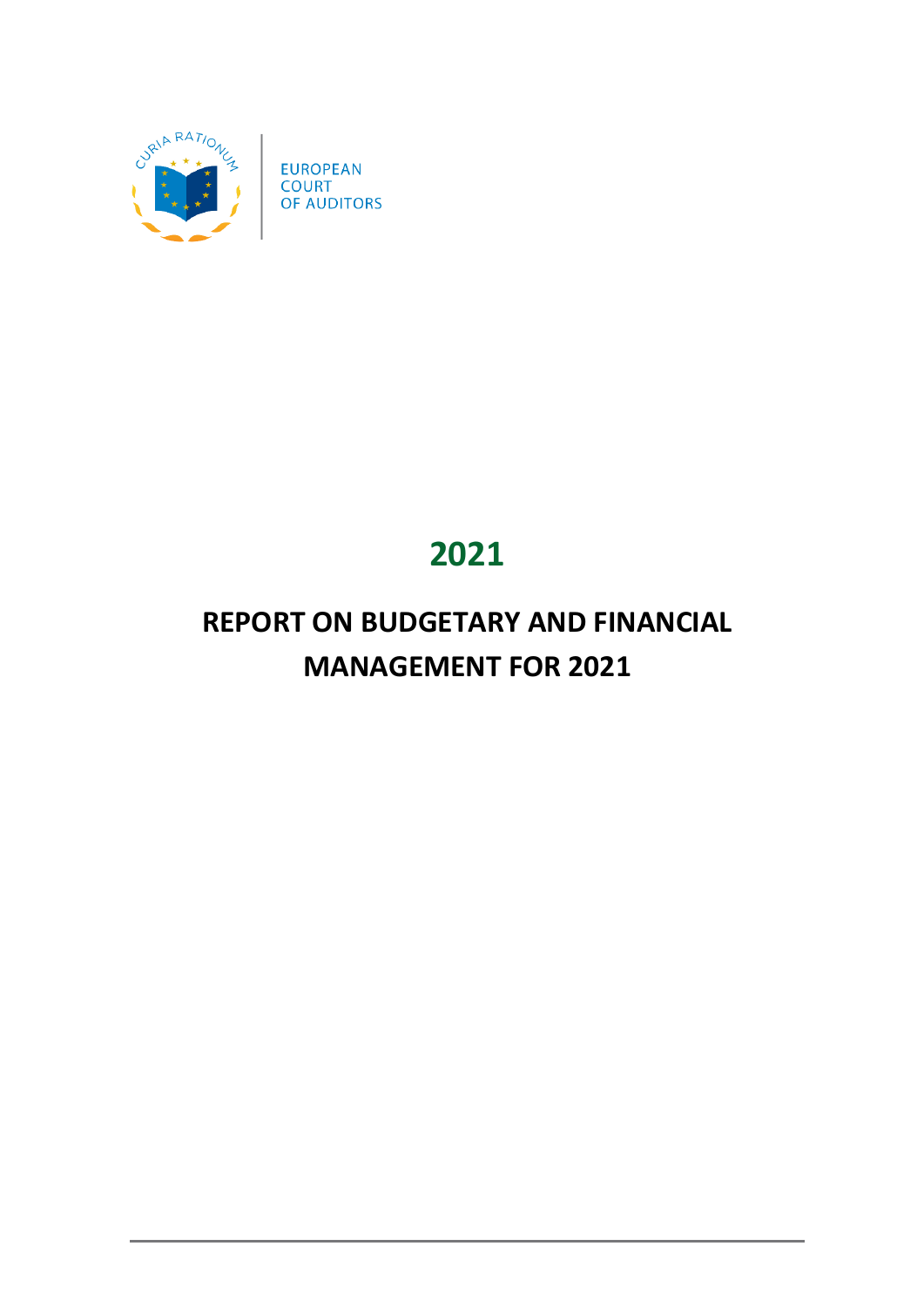# **Contents**

|                                                                                            | Paragraph |
|--------------------------------------------------------------------------------------------|-----------|
| <b>Introduction</b>                                                                        | $01 - 03$ |
| <b>Revenue</b>                                                                             | 04-08     |
| <b>Established entitlements for 2021 and entitlements carried over</b><br><b>from 2020</b> | 04-08     |
| <b>Assigned revenue</b>                                                                    | 09        |
| <b>Expenditure for the year</b>                                                            | 10-35     |
| Final appropriations available, commitments and payments by                                |           |
| title                                                                                      | $10 - 11$ |
| <b>Budget transfers</b>                                                                    | 12-19     |
| Title $1$ – People working with the Institution                                            | $20 - 27$ |
| Title 2 – Buildings, movable property, equipment and                                       |           |
| miscellaneous operating expenditure                                                        | 28-35     |
| <b>Appropriations carried over from 2020</b>                                               | 36-37     |

#### **Annexes**

| Annex I | Estimated revenue, established entitlements and entitlements carried over |
|---------|---------------------------------------------------------------------------|
|         | Annex II Assigned revenue for the year and assigned revenue carried over  |
|         | Annex III Changes in appropriations of the year                           |
|         | Annex IV Use of appropriations of the year                                |
|         | Annex V Use of appropriations carried over from 2020                      |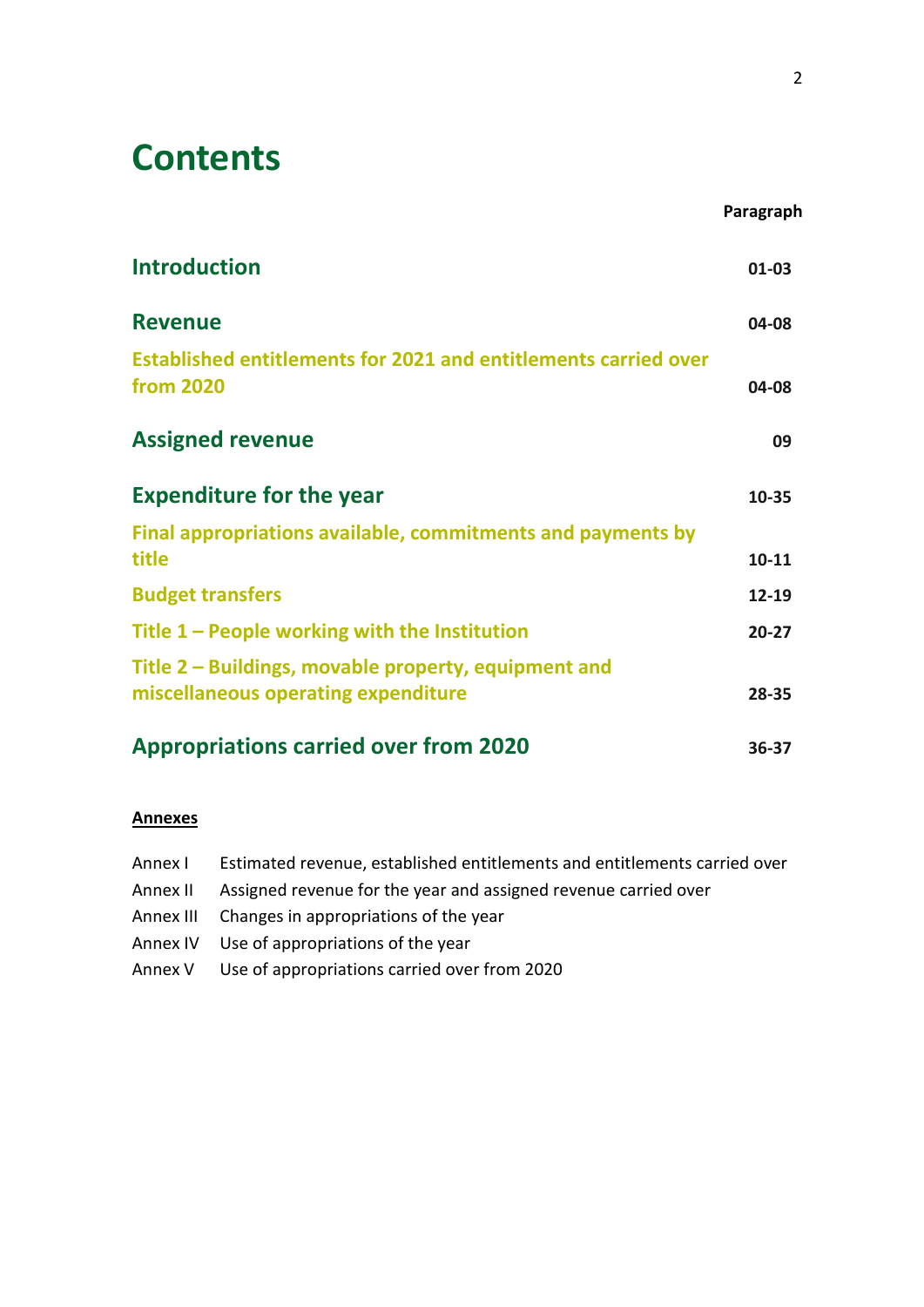## <span id="page-2-0"></span>**Introduction**

#### **Our mission**

Through our independent, professional and impactful audit work, assess the economy, effectiveness, efficiency, legality and regularity of EU action to improve accountability, transparency and financial management, thereby enhance citizens' trust and respond effectively to current and future challenges facing the EU.

**01** The Court's 2021 budgetary and financial management report provides an overview of the implementation of the Court's budget and explains events that had a significant impact on activities during the financial year.

**02** The 2021 budget implementation shows the following patterns:

- o The implementation rate for commitments and payments is slightly higher compared to last year. The utilisation rate of appropriations amounts to 96,65% and payments represent 94,45% of total commitments, compared to respectively 95,7% and 94,12% in 2020. Appropriations carried-over to 2022 represent 5,55% of total commitments (5,88% in 2020).
- o In the continuity of 2020, the budget execution was still impacted by the pandemic crisis, leading to an under-utilisation of initial appropriations on some budget lines, in particular Missions, Publications, Joint interpreting and conference service, Meetings and Representation expenses.
- o 30 transfers were organised during the year for a total amount of EUR 4 397 588 with the objective to reallocate funds to finance specific needs. In particular, the budgetary authorities authorised the transfer of unused appropriations to increase the following main budget lines:
- IT for investment in equipment and services;
- Security to complete the new "access system" and improve door monitoring;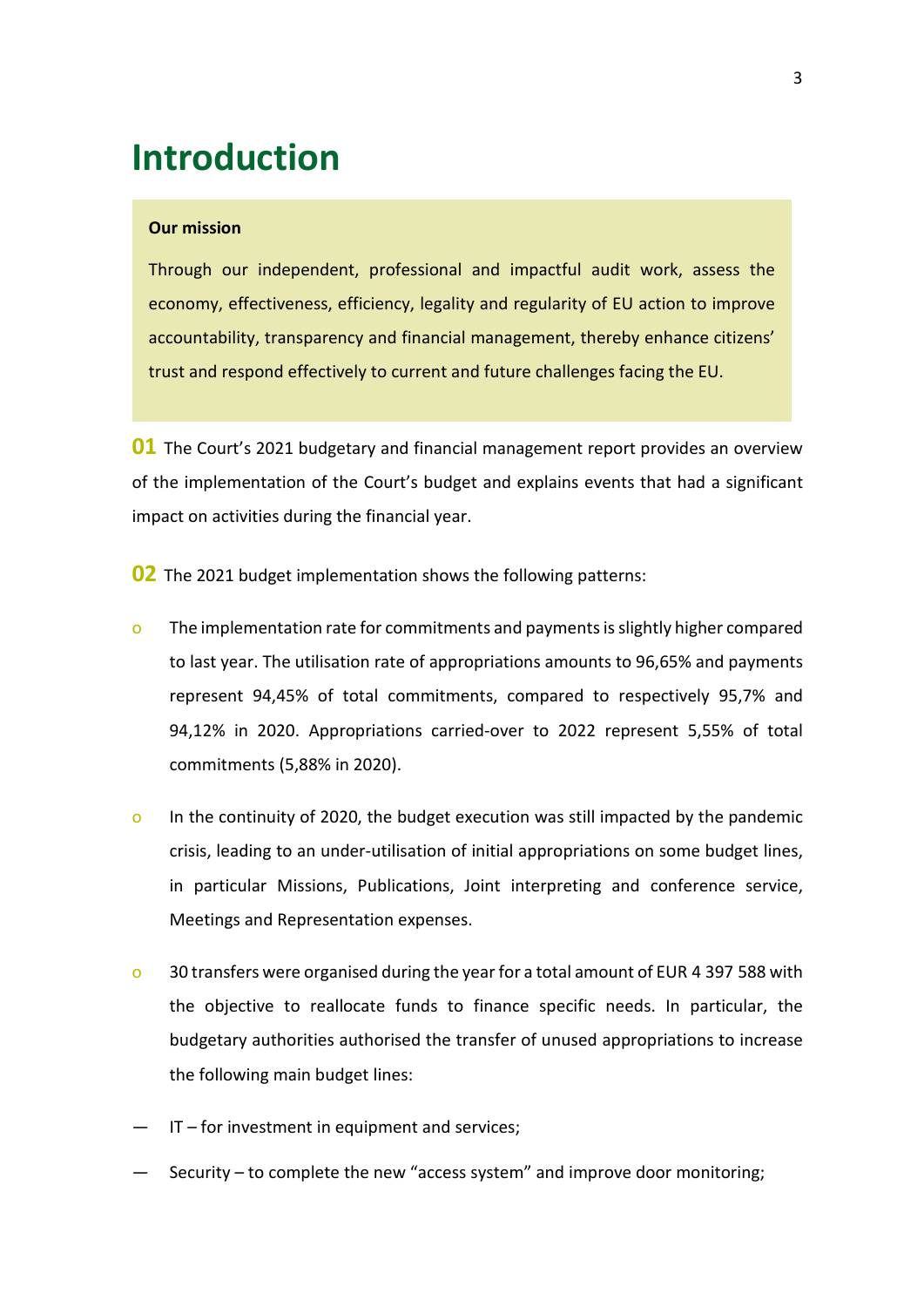— Fitting-out of premises – related to various investments and in particular, to the launch of the pilot project on "Reimagining the ECA workplace".

**03** Specific and detailed information by budget line is provided in the attached annexes (*Annex I* to *Annex V*).

## <span id="page-3-0"></span>**Revenue**

## <span id="page-3-1"></span>**Established entitlements for 2021 and entitlements carried over from 2020**

**04** Established entitlements for the financial year 2021 totalled EUR 23 798 050 (*Table 1*). The appropriations carried forward from the previous financial year amounted to EUR 6 074 (*Table 2*). Therefore, established entitlements totalled EUR 23 804 124. The detailed tables can be found in *Annex I*.

### **Table 1 – Established entitlements 2021**

|                                                       |                                  |                                         |                                | (EUR)      |
|-------------------------------------------------------|----------------------------------|-----------------------------------------|--------------------------------|------------|
| <b>Title</b>                                          | <b>Estimated revenue</b><br>2021 | <b>Established</b><br>entitlements 2021 | <b>Total</b><br>recovered 2021 | % in total |
| 3 - Administrative revenue                            | 23 233 074                       | 23 798 050                              | 23 764 690                     | 99,86 %    |
| 4 - Financial revenue, default<br>linterest and fines |                                  |                                         |                                |            |
| <b>Total</b>                                          | 23 233 074                       | 23 798 050                              | 23 764 690                     | 99,86 %    |

### **Table 2 – Entitlements carried over from 2020**

|                                                      |                                     |                    |              |                               | (EUR)    |
|------------------------------------------------------|-------------------------------------|--------------------|--------------|-------------------------------|----------|
| <b>Title</b>                                         | <b>Entitlements</b><br>carried over | <b>Adjustments</b> | <b>Total</b> | Total recovered    % in total |          |
| 3 - Administrative revenue                           | 6074                                |                    | 6074         | 6074                          | 100,00 % |
| 4 - Financial revenue, default<br>interest and fines | nı                                  |                    |              |                               | 0.00%    |
| <b>Total</b>                                         | 6074                                |                    | 6074         | 6 074 l                       | 100,00 % |

**05** Established entitlements for the financial year 2021 (EUR 23 798 050) represent 102,4 % of estimated revenue of EUR 23 233 074, compared to 102 % in 2020.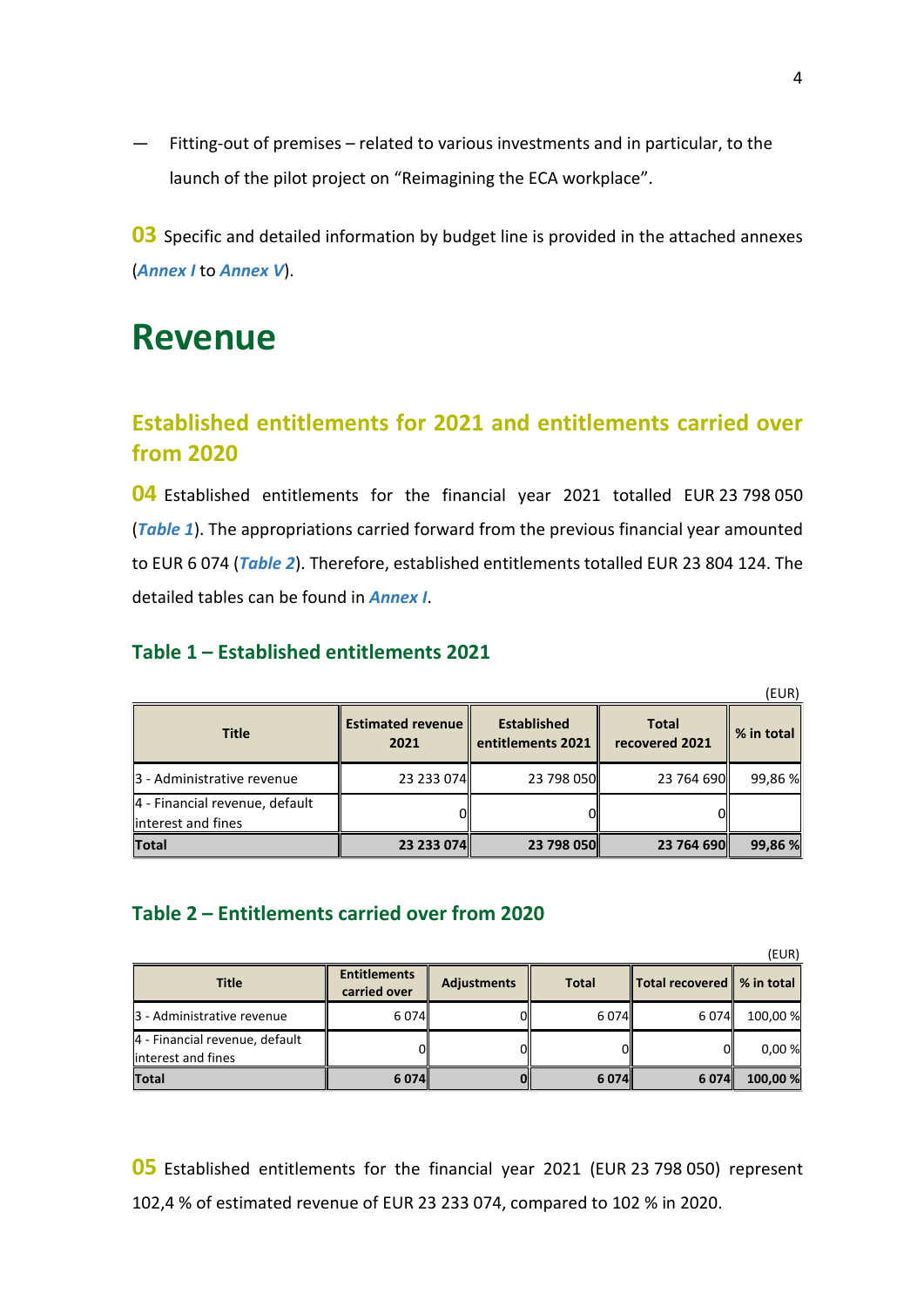**06** The total revenue recovered as at 31 December 2021 (EUR 23 770 764) relates to entitlements established in 2021 (*Table 1*) for an amount of EUR 23 764 690 and entitlements carried-over from 2020 (*Table 2*) for EUR 6 074.

**07** Of the EUR 23 764 690 of revenue recovered, EUR 23 610 735 (99,35 %) represent deductions from the salaries of Members and staff (taxes, pensions and medical insurance). Other revenue recovered in the financial year amounts to EUR 153 955 mainly related to recoveries on Vehicles, Missions, Early Childhood Centre and Cleaning and maintenance. By way of comparison, in 2020, deductions made from the salaries of Members and staff (taxes, pensions and medical insurance) amounted to EUR 22 716 051 and other revenue for the financial year amounted to EUR 77 954.

**08** The amount still to be collected at the end of the financial year is EUR 33 360; it relates to entitlements for vehicles established at the end of  $2021<sup>1</sup>$ .

## <span id="page-4-0"></span>**Assigned revenue**

**09** Assigned revenue consists mainly of Early Childhood Centre, Missions, Vehicles, Energy consumption and, to a minor extent, External services for the operation, implementation and maintenance of software and systems, IT equipment, Cleaning and maintenance, and Training. The use of assigned revenues is detailed in *Annex II*.

# <span id="page-4-1"></span>**Expenditure for the year**

### <span id="page-4-2"></span>**Final appropriations available, commitments and payments by title**

**10** Total appropriations available for 2021, the appropriations committed, payments made during the year and the remaining amount to be carried over to 2022 are summarised in *Table 3* and *Table 4* below.

<span id="page-4-3"></span><sup>1</sup> Regularisation registered in 2021 following the end of a specific car leasing contract. The amount will be recovered in 2022.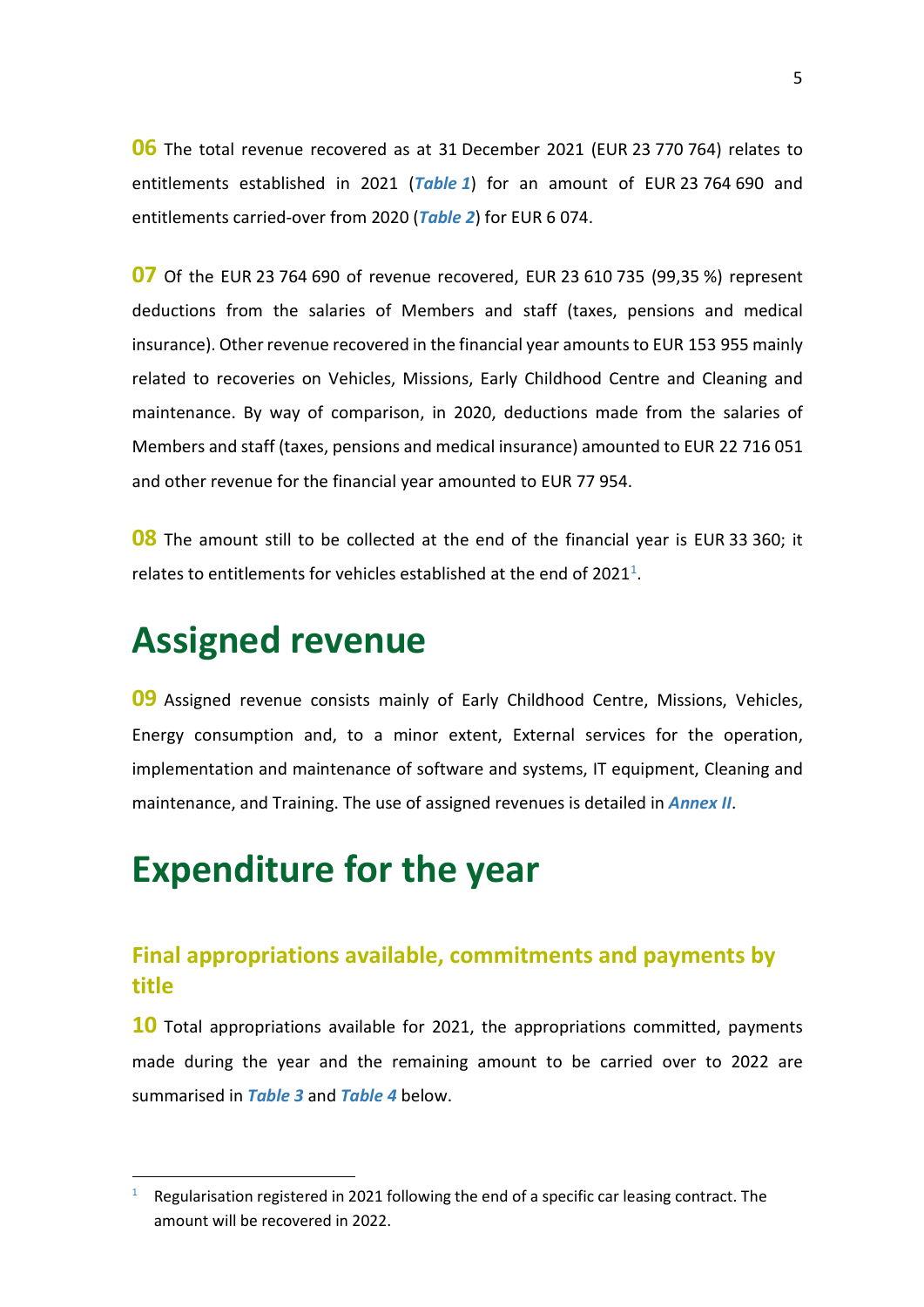**11** A more detailed analysis by chapter can be found in *Table 6* to *Table 9* below, together with explanatory notes on some specific chapters and/or items.

### **Table 3 – Final appropriations available and commitments by title**

| <b>Title</b>                                                                                           | <b>Final appropriations</b> | <b>Appropriations</b><br>committed | %       |
|--------------------------------------------------------------------------------------------------------|-----------------------------|------------------------------------|---------|
| Title 1 - Persons working with the<br>linstitution - Total                                             | 137 188 727                 | 132 793 858                        | 96,80 % |
| Title 2 - Buildings, movable property,<br>equipment and miscellaneous<br>operating expenditure - Total | 16 533 000                  | 15 771 502                         | 95,39 % |
| <b>Titles 1 and 2 - Total</b>                                                                          | 153 721 727                 | 148 565 360                        | 96,65 % |

#### **Table 4 – Commitments and payments by title**

|                                                                                                           |                    |                 |         |            | (EUR)   |
|-----------------------------------------------------------------------------------------------------------|--------------------|-----------------|---------|------------|---------|
|                                                                                                           | <b>Commitments</b> | <b>Payments</b> | %       | Carry-over | %       |
| Title 1 - Persons working with the<br>linstitution - Total                                                | 132 793 858        | 131 983 115     | 99,39 % | 810 743    | 0,61%   |
| Title 2 - Buildings, movable<br>property, equipment and<br>miscellaneous operating<br>expenditure - Total | 15 771 502         | 8 3 3 5 7 7     | 52,88 % | 7 431 925  | 47,12 % |
| Title 1 and 2 - Total                                                                                     | 148 565 360        | 140 322 692     | 94,45 % | 8 242 668  | 5,55 %  |

### <span id="page-5-0"></span>**Budget transfers**

**12** In the course of the financial year, the Court effected 30 budgetary transfers totalling EUR 4 397 588 (*Table 5*). The aim of these transfers was to ensure that the Court's various departments operated smoothly and that any related requirements were met.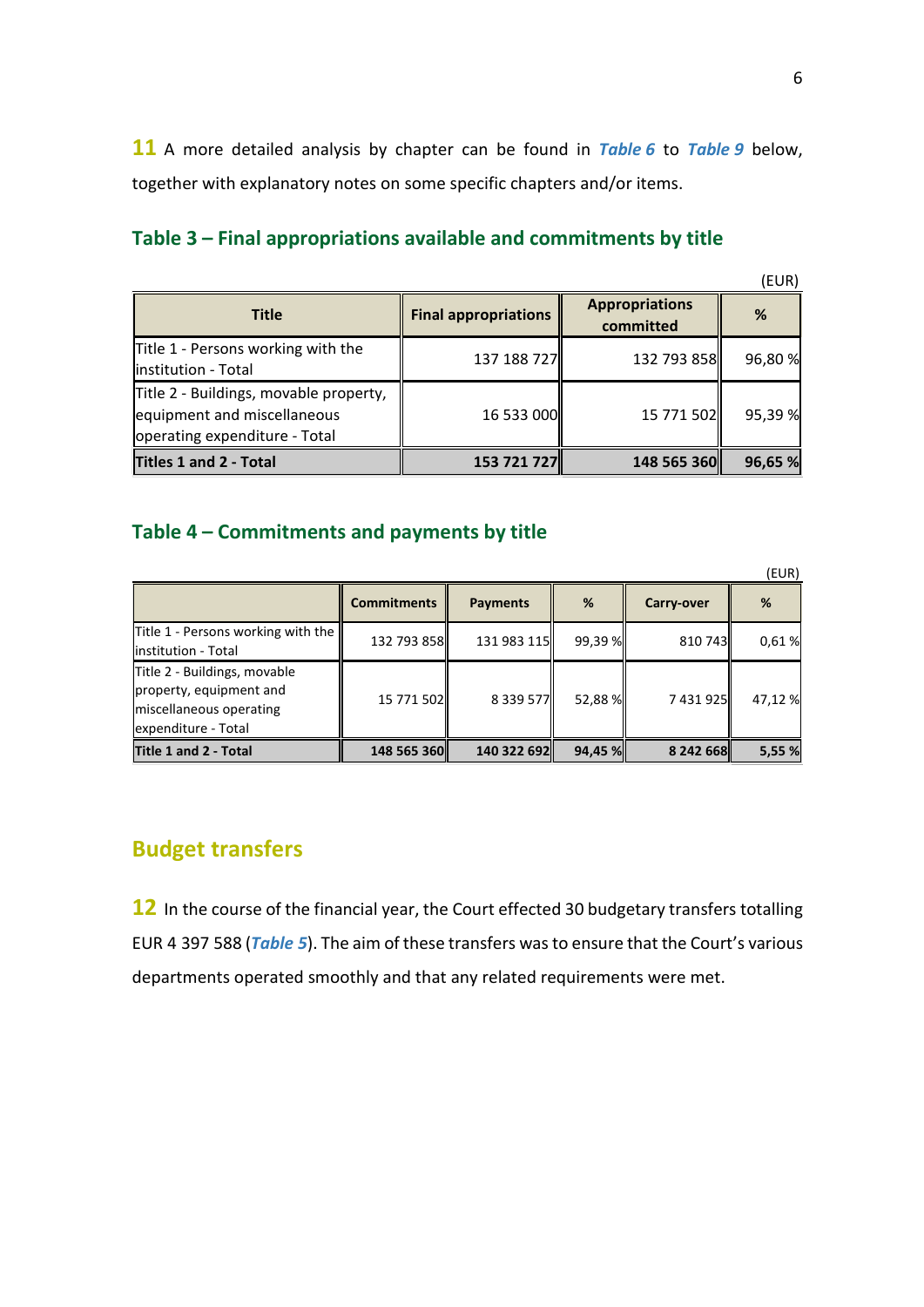#### **Table 5 – Budget transfers in 2021**

|                         |                                       | EUR)                               |
|-------------------------|---------------------------------------|------------------------------------|
| <b>Type of transfer</b> | <b>Number of</b><br>transfers in 2021 | <b>Total amount</b><br>transferred |
| Title to title          |                                       | 1438000                            |
| Chapter to chapter      | h                                     | 1841000                            |
| Article to article      |                                       | 75 000                             |
| Item to item            |                                       | 931 088                            |
| Sub-item to sub-item    |                                       | 112 500                            |
| <b>Total</b>            | 30                                    | 4 397 588                          |

- **13** The main budget lines impacted were the following:
- o Reductions:
	- Missions: -48,83 %
	- Publications: -41,29 %
	- Joint interpreting and conference service: -61,54 %
	- Legal service: -75 %
- o Increases:
	- Fitting-out of premises: +294,55 %
	- Security: +167,55 %
	- $-$  IT: +12,34 %
	- Technical equipment and installation: +31,85%

**14** The reinforcement of budget lines IT, Fitting-out of premises, Security and surveillance of buildings, and Technical equipment and installations was possible thanks to the savings resulting from unused appropriations linked to the Covid-19 crisis in Missions, Joint interpreting and conference service and Publications.

**15** In the IT area (budget lines 2100 and 2102), the appropriations were mainly used to buy new personal and video-conference equipment and software (in particular for hybrid working) and develop digitalisation. Additional appropriations were also used to strengthen the ECA's cyber-defence capabilities, invest in a new Translation Management System (TraMS) and a new stakeholders management system, and implement the electronic signature solution "EU sign".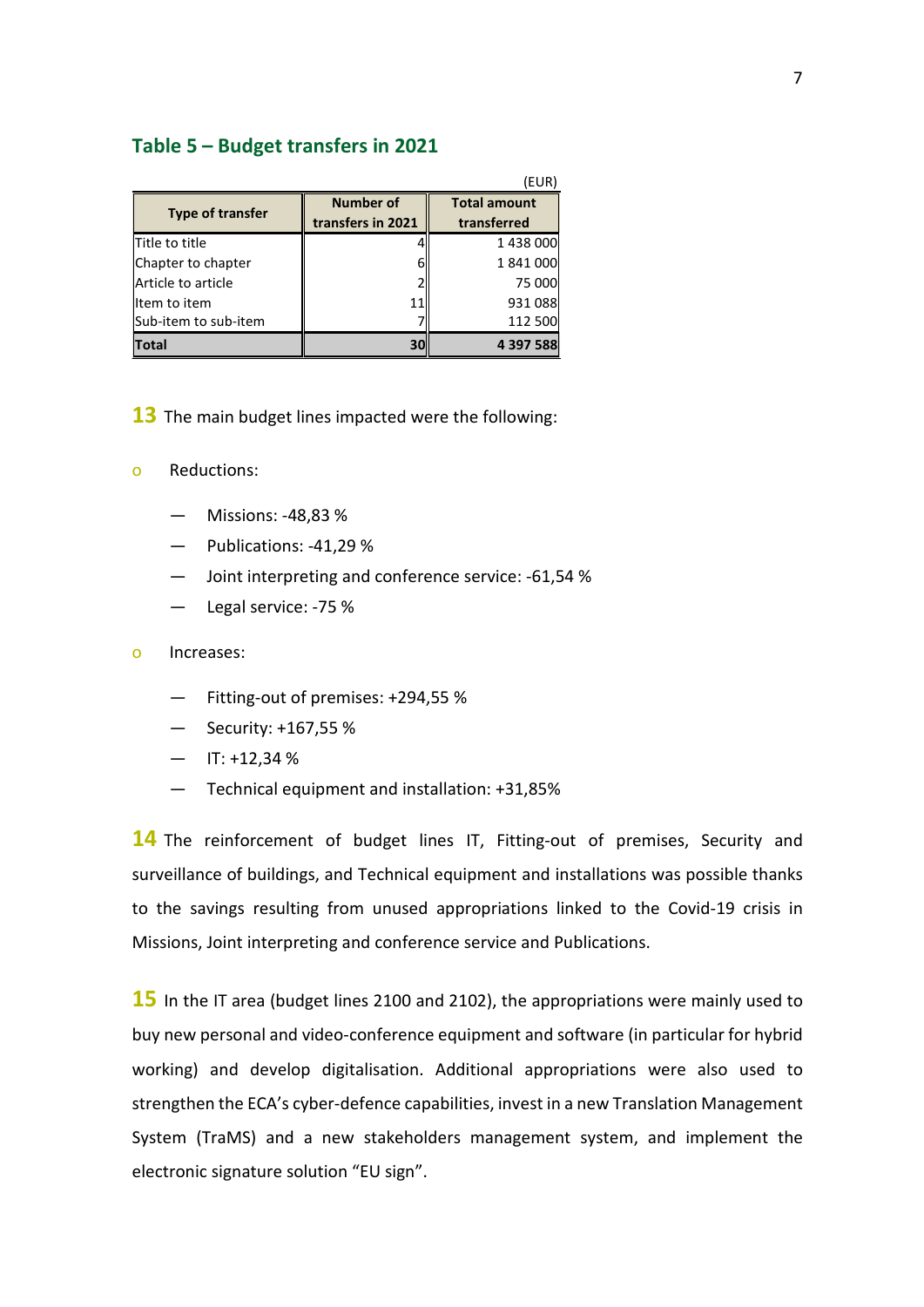**16** For budget line 2007 - Fitting-out of premises, the pilot project on "Reimagining the ECA workplace" and the creation of a "Knowledge centre" could be started to create modern, flexible working environments and demonstrate what the future K2030 initiative could bring. The installation of charging points for electrical and hybrid cars and the generalisation of Led lights in all ECA buildings complete the investments in the Fittingout of premises.

**17** Appropriations were transferred also to the budget line 2026 - Security and surveillance of buildings, in order to replace the ECA's access control system and improve door monitoring inside ECA buildings.

**18** Finally, for budget line 2140 - Technical equipment and installations, a project to setup a professional-quality video broadcasting studio was launched.

<span id="page-7-0"></span>**19** The effects of the transfers at item level are detailed in *Annex III*.

### **Title 1 – People working with the Institution**

**20** *Table 6* and *Table 7* below summarise the final appropriations, commitments and payments for 2021 in Title 1.

#### **Table 6 – Final appropriations available and commitments in Title 1**

|                                                                                |                                |                                    | (EUR)   |
|--------------------------------------------------------------------------------|--------------------------------|------------------------------------|---------|
| <b>Chapters</b>                                                                | <b>Final</b><br>appropriations | <b>Appropriations</b><br>committed | %       |
| 10 - Members of the institution                                                | 10 653 545                     | 10 138 215                         | 95,16 % |
| $\ $ 12 - Officials and temporary staff                                        | 114 511 182                    | 112 601 021                        | 98,33%  |
| 14 - Other staff and external services                                         | 7835000                        | 7 152 480                          | 91,29%  |
| $\ $ 16 - Other expenditure relating to persons<br>working for the institution | 4 189 000                      | 2 902 142                          | 69,28%  |
| Title 1 - Total                                                                | 137 188 727                    | 132 793 858                        | 96,80 % |

**21** In 2021, the utilisation rate of appropriations under Title 1 was 96,80 % (in 2020, this rate was 95,99 %).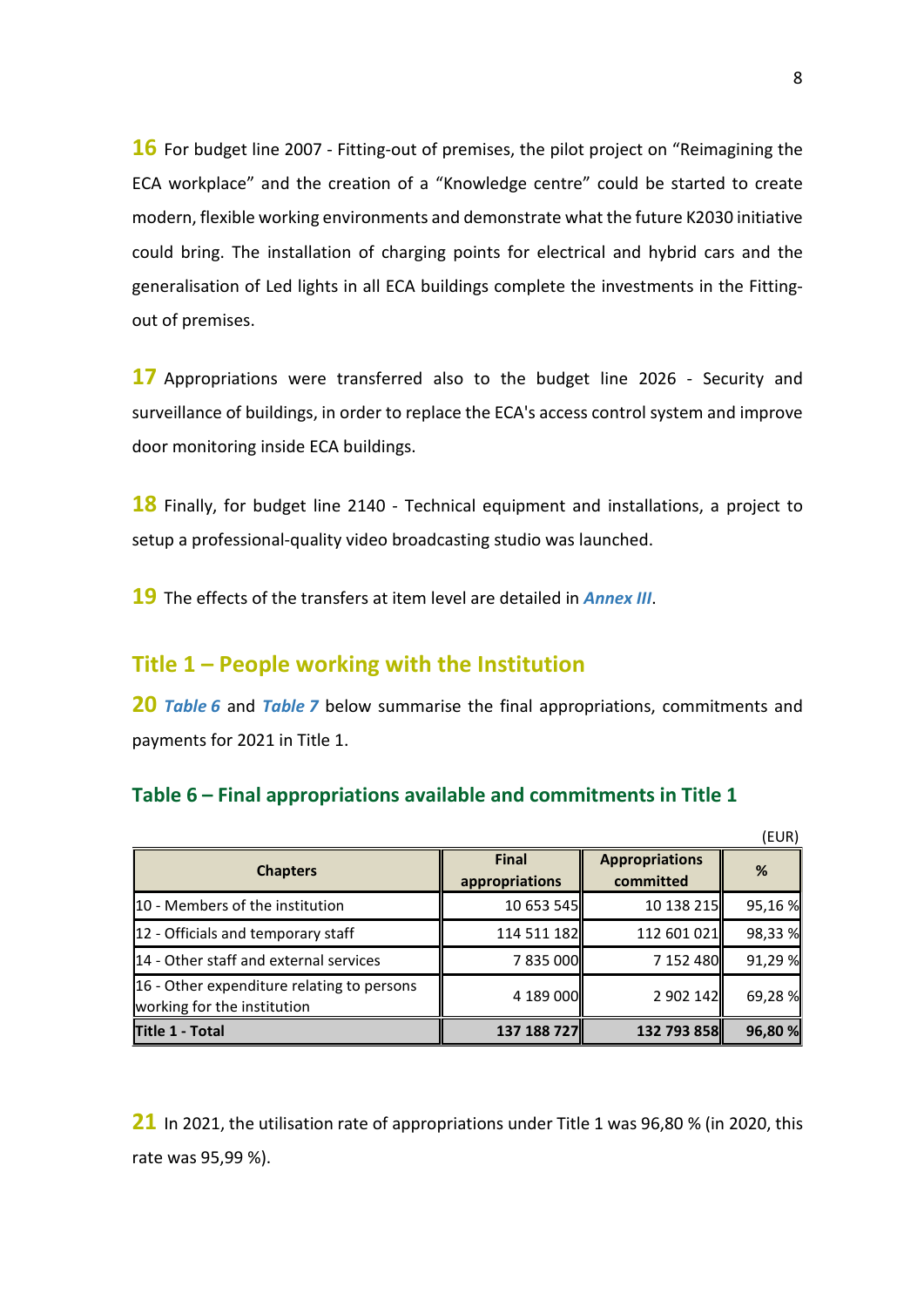**22** Appropriations in Chapter 12 (Officials and temporary staff) were utilised in 2021 at a rate of 98,33 % (in 2020, the figure was 98,53 %).

**23** This year's utilisation rate for Chapter 14 (Other staff and external services) was 91,29 %, compared to 91,78 % in 2020.

**24** The utilisation rate for Chapter 16 was 69,28 % compared to 63,15 % in 2020. Final Missions appropriations represent 36,5 % of final appropriations of Chapter 16. The rate of utilisation for staff missions appropriations was 25,03 % of final appropriations (23,94 % in 2020) due to the Covid-19 pandemic crisis that prevented auditors to travel. The Court takes every possible measure to ensure that mission appropriations are used in strict compliance with the principles of economy, efficiency and effectiveness.

|                                                                              |                    |                 |          |              | (EUR)   |
|------------------------------------------------------------------------------|--------------------|-----------------|----------|--------------|---------|
| <b>Chapters</b>                                                              | <b>Commitments</b> | <b>Payments</b> | %        | Carry - over | %       |
| <b>10 - Members of the</b><br><b>Institution</b>                             | 10 138 215         | 10 111 456      | 99,74 %  | 26 759       | 0,26%   |
| 12 - Officials and temporary<br><b>Istaff</b>                                | 112 601 021        | 112 601 021     | 100,00 % |              | 0,00 %  |
| 14 - Other staff and<br>external services                                    | 7 152 480          | 6 860 652       | 95,92 %  | 291 828      | 4,08%   |
| 16 - Other expenditure<br>relating to persons working<br>for the institution | 2 902 142          | 2 409 986       | 83,04 %  | 492 156      | 16,96 % |
| <b>Title 1 - Total</b>                                                       | 132 793 858        | 131 983 115     | 99,39 %  | 810 743      | 0,61%   |

#### **Table 7 – Commitments and payments in Title 1**

**25** In 2021, for Title 1, payments totalled EUR 131 983 115, i.e. 96,21 % of final appropriations and 99,39 % of total commitments (in 2020, these rates were 94,89 % and 98,85 %).

**26** Commitments carried over automatically to 2022 in accordance with Article 12 of the Financial Regulation amounted to EUR 810 743, i.e. 0,59 % of final appropriations and 0,61 % of total commitments (in 2020, these rates were 1,11 % and 1,15 %).

**27** An amount of EUR 265 305 in Chapter 14 is carried-over to 2022 mainly for the pilot project in translation. The largest proportion of the carry-over regarding Chapter 16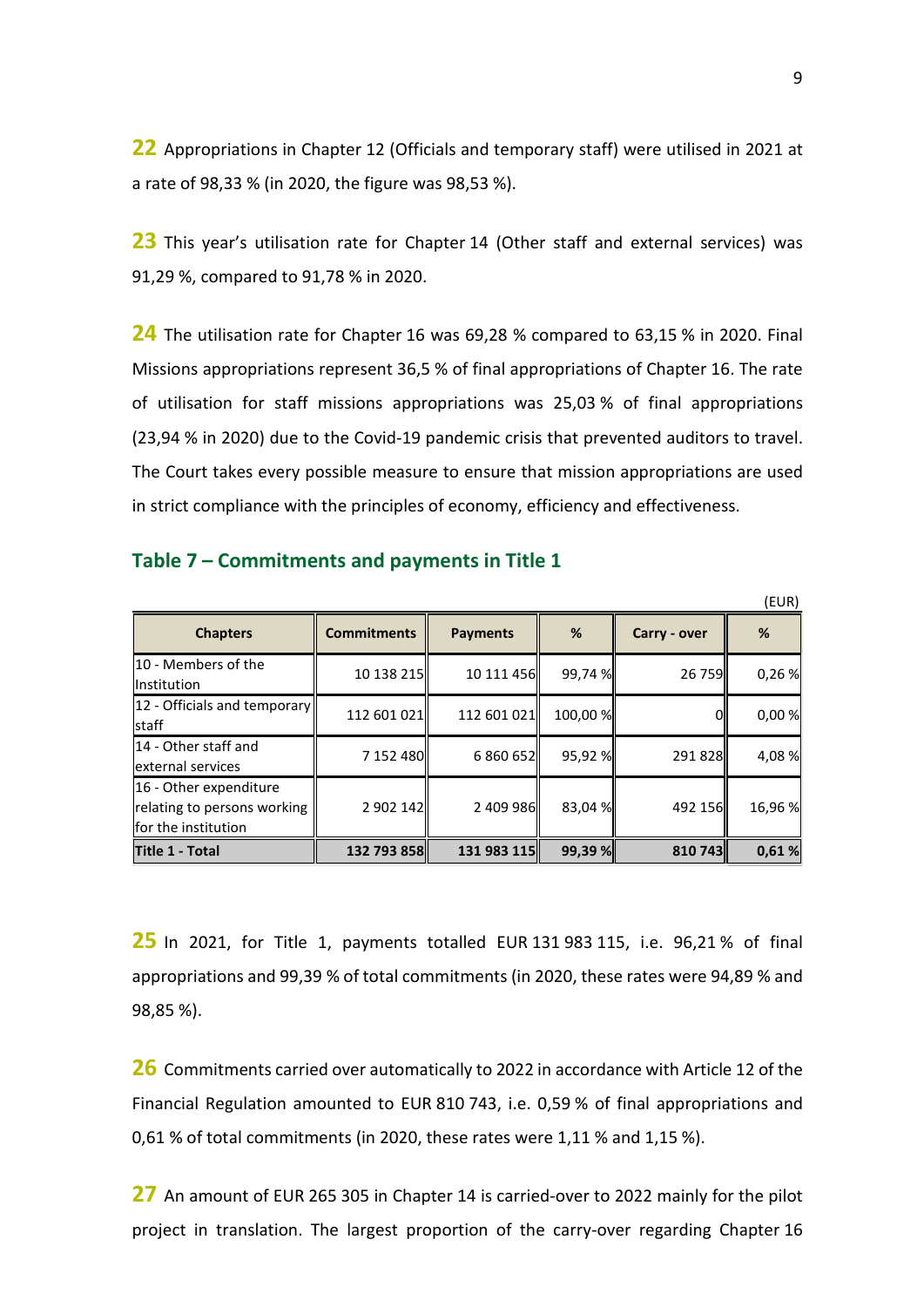concerns the Training for staff (EUR 177 187) and the staff Missions (EUR 116 818) for which legal obligations existed but invoices or expense claims were not received or had been received but not fully processed by the end of the financial year.

## <span id="page-9-0"></span>**Title 2 – Buildings, movable property, equipment and miscellaneous operating expenditure**

**28** *Table 8* and *Table 9* below summarise final appropriations, commitments and payments for 2021 in Title 2.

|  | Table 8 – Final appropriations available and commitments in Title 2 |  |  |  |
|--|---------------------------------------------------------------------|--|--|--|
|--|---------------------------------------------------------------------|--|--|--|

|                                                                                         |                                |                                    | (EUR)   |
|-----------------------------------------------------------------------------------------|--------------------------------|------------------------------------|---------|
| <b>Chapters</b>                                                                         | <b>Final</b><br>appropriations | <b>Appropriations</b><br>committed | %       |
| 20 - Buildings and associated costs                                                     | 4 306 000                      | 4 305 685                          | 99,99 % |
| 21 - Data processing, equipment and movable<br>property: purchase, hire and maintenance | 10 021 000                     | 9 977 960                          | 99,57%  |
| 23 - Current administrative expenditure                                                 | 385 000                        | 324 325                            | 84,24%  |
| 25 - Meetings and conferences                                                           | 496 000                        | 89 546                             | 18,05 % |
| 27 - Information: acquisition, archiving, production<br>and distribution                | 1 3 2 5 0 0 0                  | 1073986                            | 81,06%  |
| Title 2 - Total                                                                         | <b>16 533 000</b>              | 15 771 502                         | 95,39 % |

**29** The utilisation rate for appropriations in Title 2 reached 95,39 % in 2021 (compared to 93,38 % in 2020).

**30** The lower implementation rate for Chapter 25 (Meetings and conferences) is due to the impact of the Covid pandemic crisis. The number of *in situ* meetings continue to be lower than in normal circumstances thereby reducing the related expenses.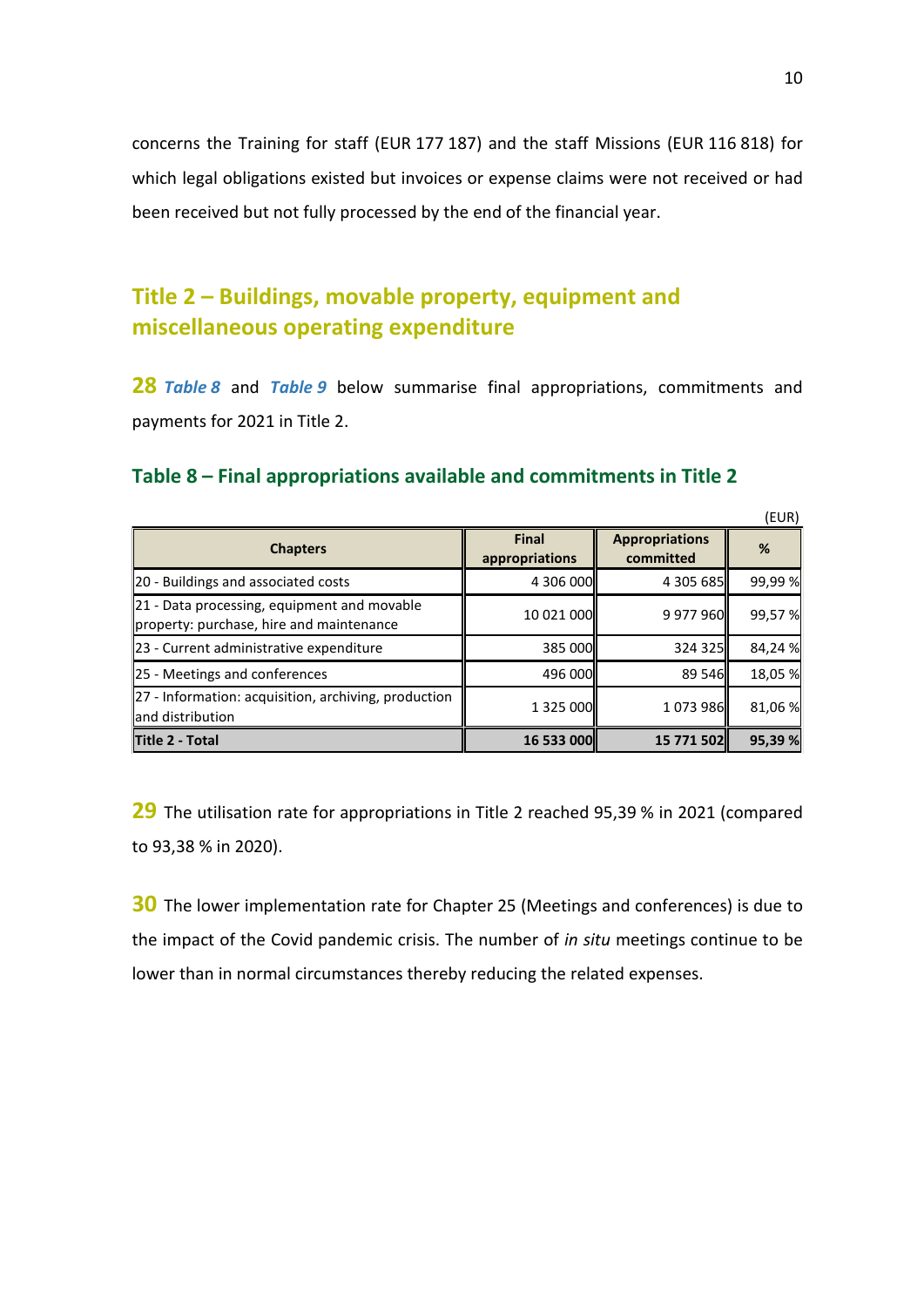| <b>Chapters</b>                                                                            | <b>Commitments</b> | <b>Payments</b> | %         | Carry - over  | %       |  |  |
|--------------------------------------------------------------------------------------------|--------------------|-----------------|-----------|---------------|---------|--|--|
| 20 - Buildings and associated costs                                                        | 4 305 685          | 2 2 8 1 6 8 3   | 52,99 %   | 2 0 2 4 0 0 2 | 47,01%  |  |  |
| 21 - Data processing, equipment<br>and movable property: purchase,<br>hire and maintenance | 9 977 960          | 4953640         | 49,65 %   | 5 024 320     | 50,35 % |  |  |
| 23 - Current administrative<br>expenditure                                                 | 324 325            | 296 210         | 91,33 %   | 28 115        | 8,67%   |  |  |
| 25 - Meetings and conferences                                                              | 89 546             | 68 547          | 76,55 %   | 20 999        | 23,45 % |  |  |
| 27 - Information: acquisition,<br>archiving, production and<br>distribution                | 1073986            | 739 497         | 68,86 %II | 334 489       | 31,14 % |  |  |
| Title 2 - Total                                                                            | 15 771 502         | 8 339 577       | 52,88 %   | 7 431 925     | 47,12 % |  |  |

#### **Table 9 – Commitments and payments in Title 2**

**31** Payments totalled EUR 8 339 577, equivalent to 50,44 % of final appropriations and 52,88 % of commitments (in 2020, these rates were 51,46 % and 55,11 %). Commitments carried over to 2022 in accordance with Article 12 of the Financial Regulation amounted to EUR 7 431 925, i.e. 44,95 % of final appropriations and 47,12 % of commitments (in 2020, these rates were 41,92 % and 44,89 % respectively).

**32** In Chapter 20, the majority of the carry-over relates to the Fitting-out of premises (EUR 793 200), Cleaning and maintenance (EUR 505 831), the Security and surveillance of buildings (EUR 193 240), the Energy consumption (EUR 190 299), and the Insurance (EUR 152 245).

**33** The budget line which mainly accounts for the carry-over of EUR 5 024 320 under Chapter 21 (Data processing, equipment and movable property: purchase, hire and maintenance) is budget item 2102 - External services for the operation, implementation and maintenance of software and systems with EUR 3 321 414 due to IT projects still ongoing at the end of the year. These projects include the new Internet project (development of news landing page, Multiple Listing page, Eurolook HTML conversion and upload), the Legal portal project, the replacement of the Stakeholder Management System, and the first phase of the new Translation Management System (TraMS) implementation. An amount of EUR 1 232 614 is also carried-over for budget item 2100 - Purchase, work on and maintenance of equipment and software mainly for the order of

 $(2)$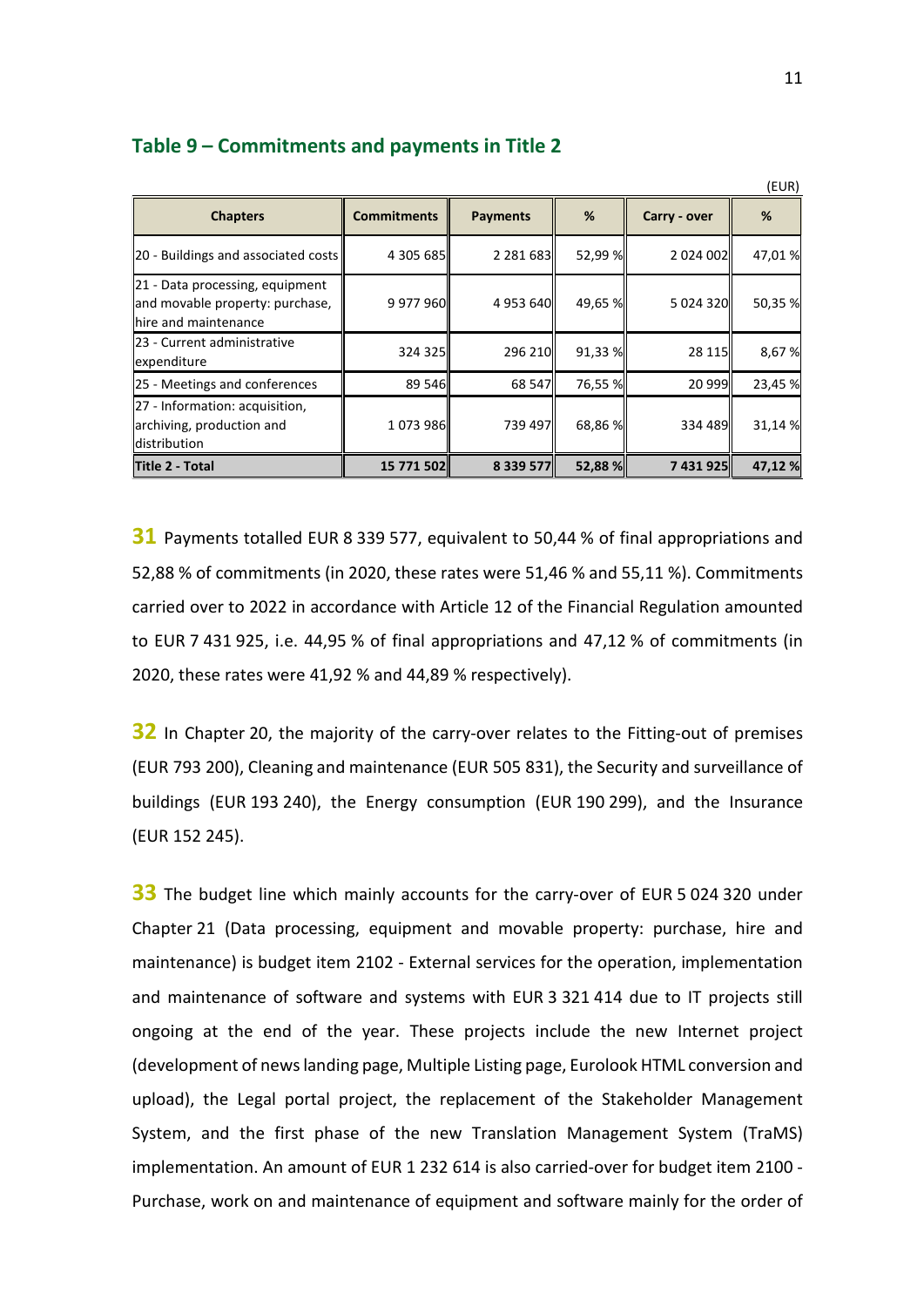laptops to ensure availability of the equipment, taking into consideration significant delays in deliveries of IT supplies due to the shortage of chips on the market and increasing shipping cost.

**34** In Chapter 27 (Information: acquisition, archiving, production and distribution), the carry-over mainly concerns budget item 2700 - Limited consultations, studies and surveys, where EUR 177 440 is carried over for expert services.

**35** Additional details on the use of the appropriations of the year can be found in *Annex IV*.

# <span id="page-11-0"></span>**Appropriations carried over from 2020**

**36** The carry-over of 2020 appropriations is shown in *Table 10* below and in *Annex V*.

|                                                                                         |                                 |                            | (EUR)                |
|-----------------------------------------------------------------------------------------|---------------------------------|----------------------------|----------------------|
| <b>Chapters</b>                                                                         | Carry-over from<br>2020 to 2021 | Payments on carry-<br>over | <b>Cancellations</b> |
| 10 - Members of the Institution                                                         | 17 932                          | 13 8 35                    | 4097                 |
| 12 - Officials and temporary staff                                                      | $\Omega$                        | 0                          | 0                    |
| 14 - Other staff and external services                                                  | 255 853                         | 213 541                    | 42 3 12              |
| $\ 16 -$ Other expenditure relating to persons working<br>for the institution           | 1 225 424                       | 702 083                    | 523 341              |
| Title 1 - Total                                                                         | 1499 209                        | 929 459                    | 569 750              |
| 20 - Buildings and associated costs                                                     | 1816218                         | 1756324                    | 59 894               |
| 21 - Data processing, equipment and movable<br>property: purchase, hire and maintenance | 4 7 3 2 1 5 4                   | 4 690 574                  | 41 580               |
| 23 - Current administrative expenditure                                                 | 14 3 2 2                        | 9826                       | 4496                 |
| 25 - Meetings and conferences                                                           | 54 626                          | 36 631                     | 17 995               |
| 27 - Information: acquisition, archiving, production<br>and distribution                | 448 646                         | 431 213                    | 17433                |
| Title 2 - Total                                                                         | 7 065 966                       | 6924568                    | 141 398              |
| Titles 1 and 2 - Total                                                                  | 8 5 6 5 1 7 5 $\parallel$       | 7854027                    | 711 148              |

#### **Table 10 – Carry-over of 2020 appropriations to 2021**

**37** Automatic carry-overs of appropriations (Article 12 of the Financial Regulation) from the financial year 2020 to the financial year 2021, which totalled EUR 8 565 175, gave rise to payments amounting to EUR 7 854 027, i.e. a utilisation rate of 91,70 % compared to 92,24 % in 2020.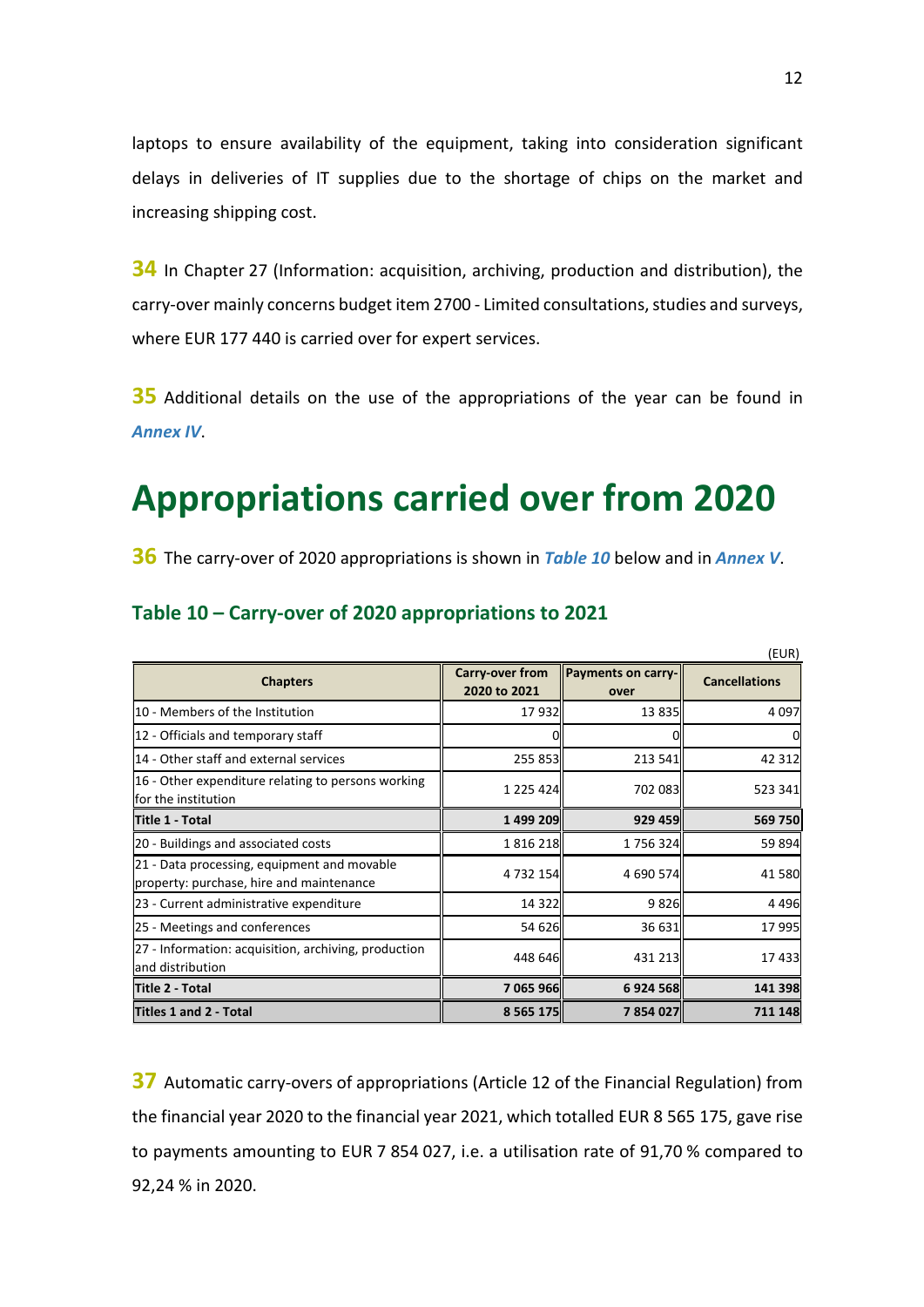#### **ANNEX I**

### **ESTIMATED REVENUE, ESTABLISHED ENTITLEMENTS AND ENTITLEMENTS CARRIED OVER**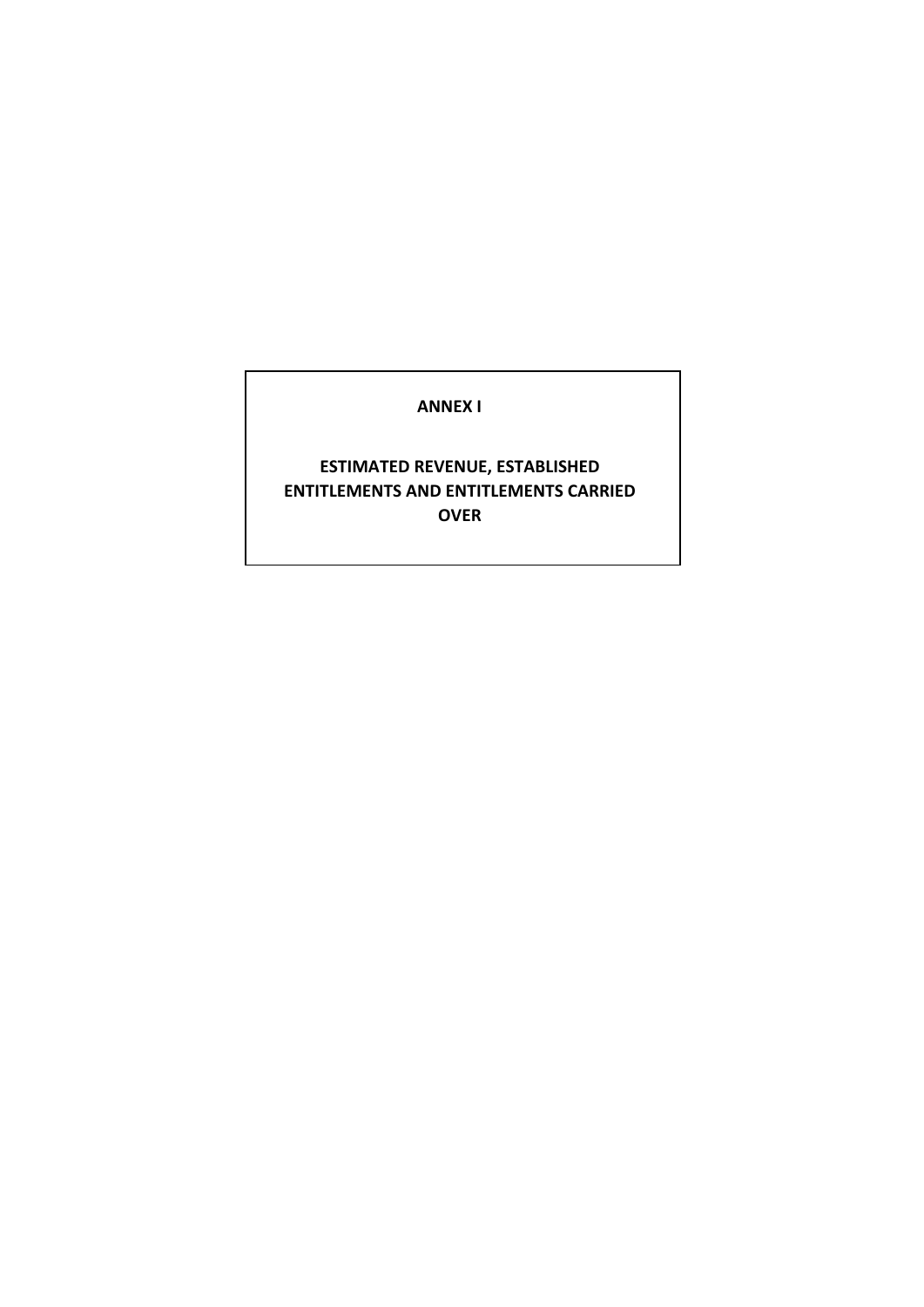#### **Revenues - 2021**

|                |                                                                                                       |                       | <b>REVENUES - 2021</b>        |                      |                                   |
|----------------|-------------------------------------------------------------------------------------------------------|-----------------------|-------------------------------|----------------------|-----------------------------------|
|                | <b>Budget Line</b>                                                                                    | <b>Initial Budget</b> | Establ. Rights of<br>the Year | Recovered<br>of Year | <b>To Be Recovered</b><br>of Year |
| 3000           | Tax on the remunerations                                                                              | 12 227 015,00         | 12 196 307,38                 | 12 196 307,38        | 0,00                              |
| 3001           | Special levies on remunerations                                                                       | 2 295 497,00          | 2 271 837,69                  | 2 271 837,69         | 0,00                              |
| 300            | Taxes and levies                                                                                      | 14 522 512,00         | 14 468 145,07                 | 14 468 145,07        | 0,00                              |
| 3010           | Staff contribution to the pension scheme                                                              | 8 710 562,00          | 9 142 590,15                  | 9 142 590,15         | 0,00                              |
| 3011           | Transfer or purchase of pension rights by staff                                                       | p.m.                  | 0,00                          | 0,00                 | 0,00                              |
| 3012           | Contribution to the pension scheme by staff on leave                                                  | p.m.                  | 0,00                          | 0,00                 | 0,00                              |
| 301            | Contributions to the pension scheme                                                                   | 8710562,00            | 9 142 590,15                  | 9 142 590,15         | 0,00                              |
| CHAP. 30       | <b>REVENUE FROM STAFF</b>                                                                             | 23 233 074,00         | 23 610 735,22                 | 23 610 735,22        | 0,00                              |
| 310            | Sale of immovable property - Assigned revenue                                                         | p.m.                  | 0,00                          | 0,00                 | 0,00                              |
| 311            | Sale of other property                                                                                | p.m.                  | 0,00                          | 0.00                 | 0,00                              |
| 312            | Letting and subletting immovable property - Assigned revenue                                          | p.m.                  | 0,00                          | 0,00                 | 0,00                              |
| CHAP. 31       | <b>REVENUE LINKED TO PROPERTY</b>                                                                     | p.m.                  | 0,00                          | 0.00                 | 0,00                              |
| 3202           | For other institutions, agencies and EU bodies - Assigned revenue                                     | p.m                   | 4 639,56                      | 4 639,56             | 0,00                              |
| 320            | Revenue from the supply of goods, services and work - Assigned revenue                                | p.m.                  | 4 639,56                      | 4 639,56             | 0,00                              |
| 321            | Refund by other institutions or bodies of mission allowances - Assigned revenue                       | p.m.                  | 0,00                          | 0.00                 | 0,00                              |
| 322            | Revenue from third parties in respect of goods, services or work - Assigned revenue                   | p.m.                  | 0,00                          | 0,00                 | 0,00                              |
| CHAP. 32       | REVENUE FROM SUPPLY OF GOODS, SERVICES AND WORK - ASSIGNED REVENUE                                    | p.m.                  | 4 639,56                      | 4 639,56             | 0,00                              |
| 330            | Repayment of amounts wrongly paid - Assigned revenue                                                  | p.m.                  | 170 030,94                    | 136 670,80           | 33 360,14                         |
| 331            | Revenue for a specific purpose (income from fundations, subsidies, gifts and bequests) - Assigned rev | p.m.                  | 0.00                          | 0.00                 | 0,00                              |
| 333            | Insurance payments received - Assigned revenue                                                        | p.m.                  | 6 499,70                      | 6499,70              | 0,00                              |
| 338            | Other revenue from administrative operations - Assigned revenue                                       | p.m.                  | 9.09                          | 9.09                 | 0,00                              |
| 339            | Other revenue from administrative operations                                                          | p.m.                  | 6 135,89                      | 6 135,89             | 0,00                              |
| CHAP. 33       | <b>OTHER ADMINISTRATIVE REVENUE</b>                                                                   | p.m.                  | 182 675,62                    | 149 315,48           | 33 360,14                         |
| <b>TITLE 3</b> | <b>ADMINISTRATIVE REVENUE</b>                                                                         | 23 233 074,00         | 23 798 050,40                 | 23 764 690.26        | 33 360,14                         |
| 400            | Revenue from investments, loans granted and bank accounts                                             | p.m.                  | 0,00                          | 0.00                 | 0,00                              |
| 401            | Interest yielded by pre-financing                                                                     | p.m.                  | 0.00                          | 0.00                 | 0,00                              |
| CHAP. 40       | <b>REVENUE FROM INVESTMENTS AND ACCOUNTS</b>                                                          | p.m.                  | 0,00                          | 0,00                 | 0,00                              |
| <b>TITLE 4</b> | <b>FINANCIAL REVENUE, DEFAULT INTEREST AND FINES</b>                                                  | p.m.                  | 0.00                          | 0.00                 | 0.00                              |
| <b>TOTAL</b>   |                                                                                                       | 23 233 074,00         | 23 798 050,40                 | 23 764 690,26        | 33 360,14                         |

#### **Revenues carried over**

|                     |                                                                                                              | <b>REVENUE CARRIED OVER</b> |                             |                 |                        |                    |  |
|---------------------|--------------------------------------------------------------------------------------------------------------|-----------------------------|-----------------------------|-----------------|------------------------|--------------------|--|
|                     | <b>Budget line</b>                                                                                           | <b>Rights</b><br>from Y-1   | <b>Variations</b><br>CO Y-1 | Total<br>CO Y-1 | Recovered<br>of Year-1 | To be<br>Recovered |  |
| 3000                | Tax on the remunerations                                                                                     | 0,00                        | 0,00                        | 0,00            | 0,00                   | 0,00               |  |
| 3001                | Special levies on remunerations                                                                              | 0.00                        | 0.00                        | 0.00            | 0.00                   | 0,00               |  |
| 300                 | Taxes and levies                                                                                             | 0,00                        | 0,00                        | 0,00            | 0,00                   | 0,00               |  |
| 3010                | Staff contribution to the pension scheme                                                                     | 0,00                        | 0,00                        | 0,00            | 0,00                   | 0,00               |  |
| 3011                | Transfer or purchase of pension rights by staff                                                              | 0,00                        | 0,00                        | 0,00            | 0,00                   | 0,00               |  |
| 3012                | Contribution to the pension scheme by staff on leave                                                         | 0,00                        | 0,00                        | 0,00            | 0,00                   | 0,00               |  |
| 301                 | Contributions to the pension scheme                                                                          | 0.00                        | 0.00                        | 0.00            | 0.00                   | 0,00               |  |
| <b>CHAP. 30</b>     | <b>REVENUE FROM STAFF</b>                                                                                    | 0.00                        | 0,00                        | 0,00            | 0.00                   | 0,00               |  |
| 310                 | Sale of immovable property - Assigned revenue                                                                | 0,00                        | 0,00                        | 0,00            | 0,00                   | 0,00               |  |
| 311                 | Sale of other property                                                                                       | 0,00                        | 0,00                        | 0,00            | 0,00                   | 0,00               |  |
| 312                 | Letting and subletting immovable property - Assigned revenue                                                 | 0,00                        | 0,00                        | 0,00            | 0,00                   | 0,00               |  |
| <b>CHAP. 31</b>     | <b>REVENUE LINKED TO PROPERTY</b>                                                                            | 0,00                        | 0,00                        | 0,00            | 0,00                   | 0,00               |  |
| 3202                | For other institutions, agencies and EU bodies - Assigned revenue                                            | 0,00                        | 0,00                        | 0,00            | 0,00                   | 0,00               |  |
| 320                 | Revenue from the supply of goods, services and work - Assigned revenue                                       | 0.00                        | 0,00                        | 0,00            | 0,00                   | 0,00               |  |
| 321                 | Refund by other institutions or bodies of mission allowances - Assigned revenue                              | 0.00                        | 0.00                        | 0.00            | 0.00                   | 0,00               |  |
| 322                 | Revenue from third parties in respect of goods, services or work - Assigned<br>revenue                       | 0,00                        | 0,00                        | 0,00            | 0,00                   | 0,00               |  |
| <b>CHAP. 32</b>     | REVENUE FROM SUPPLY OF GOODS, SERVICES AND WORK - ASSIGNED<br><b>REVENUE</b>                                 | 0,00                        | 0,00                        | 0,00            | 0,00                   | 0,00               |  |
| 330                 | Repayment of amounts wrongly paid - Assigned revenue                                                         | 6 0 74, 18                  | 0,00                        | 6 074,18        | 6 0 74, 18             | 0,00               |  |
| 331                 | Revenue for a specific purpose (income from fundations, subsidies, gifts and<br>bequests) - Assigned revenue | 0,00                        | 0,00                        | 0,00            | 0,00                   | 0,00               |  |
| 333                 | Insurance payments received - Assigned revenue                                                               | 0,00                        | 0,00                        | 0,00            | 0,00                   | 0,00               |  |
| 338                 | Other revenue from administrative operations - Assigned revenue                                              | 0,00                        | 0,00                        | 0,00            | 0,00                   | 0,00               |  |
| 339                 | Other revenue from administrative operations                                                                 | 0.00                        | 0,00                        | 0.00            | 0.00                   | 0,00               |  |
| <b>CHAP. 33</b>     | <b>OTHER ADMINISTRATIVE REVENUE</b>                                                                          | 6 074,18                    | 0,00                        | 6 074,18        | 6 074,18               | 0,00               |  |
| <b>TITLE 3</b>      | <b>ADMINISTRATIVE REVENUE</b>                                                                                | 6 074,18                    | 0.00                        | 6 074.18        | 6074.18                | 0.00               |  |
| 400                 | Revenue from investments, loans granted and bank accounts                                                    | 0,00                        | 0,00                        | 0,00            | 0,00                   | 0,00               |  |
| 401                 | Interest yielded by pre-financing                                                                            | 0.00                        | 0,00                        | 0.00            | 0.00                   | 0,00               |  |
| CHAP. 40<br>TITLE 4 | <b>REVENUE FROM INVESTMENTS AND ACCOUNTS</b>                                                                 | 0.00                        | 0.00                        | 0.00            | 0.00                   | 0,00               |  |
|                     | <b>FINANCIAL REVENUE, DEFAULT INTEREST AND FINES</b>                                                         | 0.00                        | 0.00                        | 0.00            | 0.00                   | 0.00               |  |
| <b>TOTAL</b>        |                                                                                                              | 6 074,18                    | 0.00                        | 6 074.18        | 6 074,18               | 0,00               |  |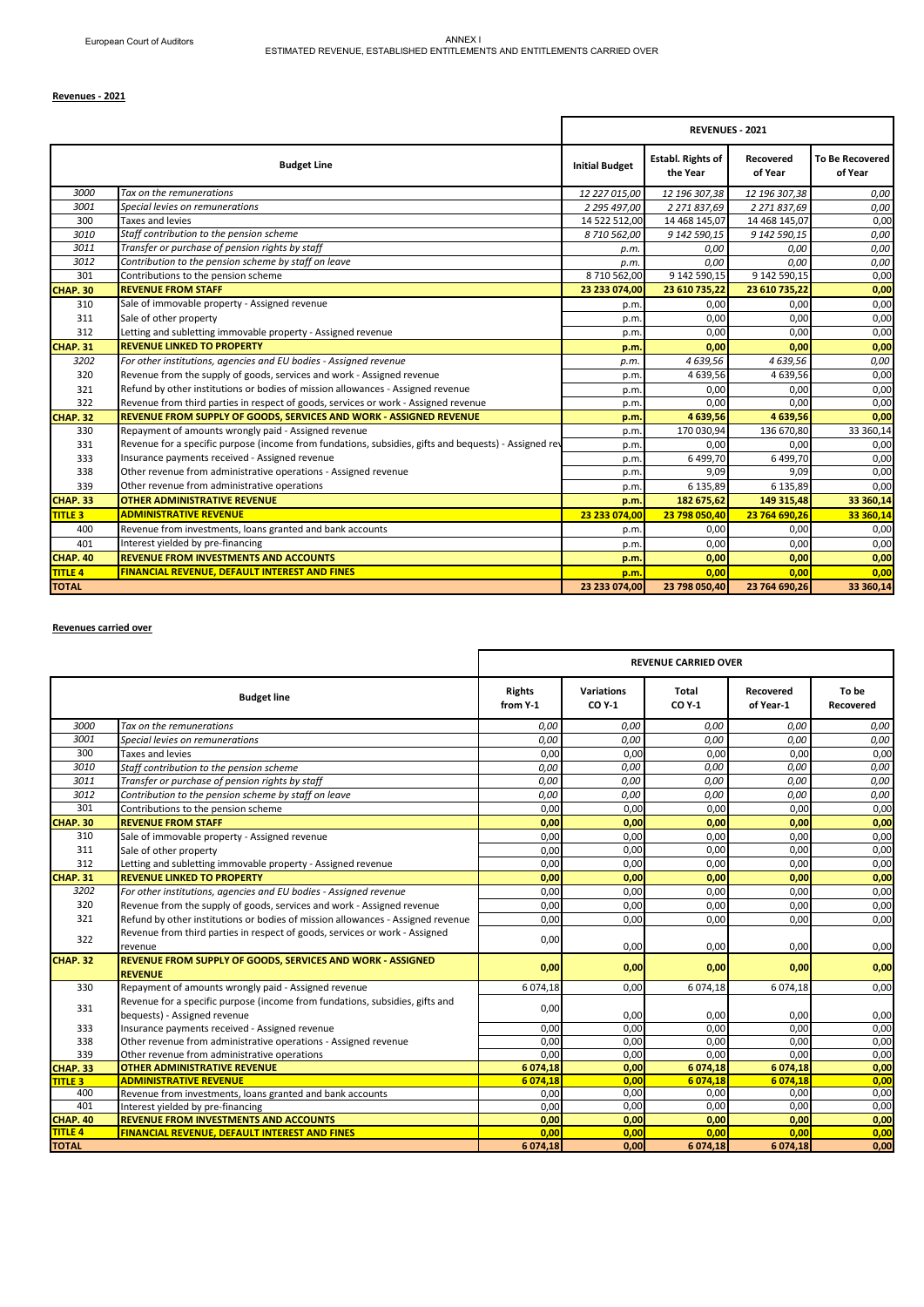#### **ANNEX II**

### **ASSIGNED REVENUE OF THE YEAR AND ASSIGNED REVENUE CARRIED-OVER FROM LAST YEAR**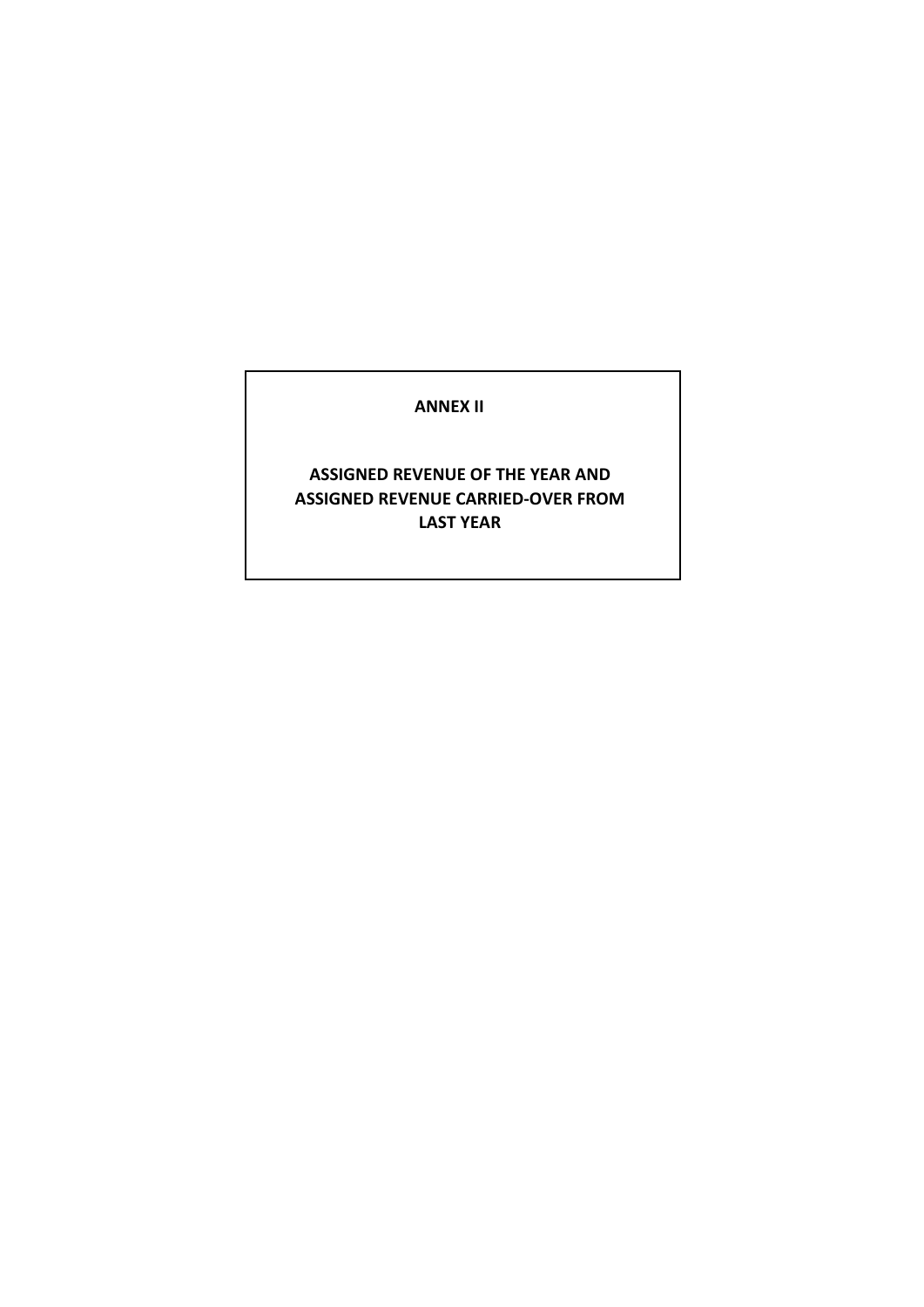#### ANNEX II هي المسلم ASSIGNED REVENUE OF THE YEAR AND ASSIGNED REVENUE CARRIED-OVER FROM LAST YEAR<br>ASSIGNED REVENUE OF THE YEAR AND ASSIGNED REVENUE CARRIED-OVER FROM LAST YEAR

|                 |                                                                                                 |                      | USE OF ASSIGNED REVENUE OF THE YEAR - Index 11 |           |                                    |                                 | USE OF ASSIGNED REVENUE CARRIED-OVER FROM LAST YEAR - Index 44 |             |            |                                      |                                          |
|-----------------|-------------------------------------------------------------------------------------------------|----------------------|------------------------------------------------|-----------|------------------------------------|---------------------------------|----------------------------------------------------------------|-------------|------------|--------------------------------------|------------------------------------------|
|                 | <b>Budget line</b>                                                                              | Assigned<br>Revenues | Commitments                                    | Payments  | <b>Available for</b><br>commitment | <b>Available for</b><br>payment | Assigned<br>Revenues                                           | Commitments | Payments   | Assigned<br>revenues<br>carried-over | Assigned<br><b>Revenues</b><br>cancelled |
| 1040            | <b>Missions</b>                                                                                 | 7 048,45             | 0,00                                           | 0.00      | 0.00                               | 7 048,45                        | 215.15                                                         | 0,00        | 0.00       | 0,00                                 | 215,15                                   |
| <b>CHAP. 10</b> | <b>MEMBERS OF THE INSTITUTION</b>                                                               | 7 048,45             | 0,00                                           | 0,00      | 0,00                               | 7 048,45                        | 215,15                                                         | 0,00        | 0,00       | 0,00                                 | 215,15                                   |
| <b>CHAP. 12</b> | <b>OFFICIALS AND TEMPORARY STAFF</b>                                                            | 0,00                 | 0.00                                           | 0.00      | 0.00                               | 0.00                            | 0,00                                                           | 0.00        | 0.00       | 0.00                                 | 0,00                                     |
| 1405            | Other external services                                                                         | 265,13               | 0,00                                           | 0,00      | 0,00                               | 265,13                          | 0,00                                                           | 0,00        | 0,00       | 0,00                                 | 0,00                                     |
| <b>CHAP. 14</b> | <b>OTHER STAFF AND EXTERNAL SERVICES</b>                                                        | 265,13               | 0,00                                           | 0,00      | 0,00                               | 265,13                          | 0,00                                                           | 0,00        | 0,00       | 0,00                                 | 0,00                                     |
| 1612            | Further training for staff                                                                      | 4 639,56             | 0,00                                           | 0.00      | 0.00                               | 4 639,56                        | 3728,01                                                        | 3728,01     | 3728,01    | 0,00                                 | 0,00                                     |
| 1620            | <b>Missions</b>                                                                                 | 30 706,75            | 30 706,75                                      | 10 991,00 | 19 715,75                          | 19 715,75                       | 8856,95                                                        | 8 2 16,00   | 8 2 1 6,00 | 0,00                                 | 640,95                                   |
| 1654            | Early Childhood Centre                                                                          | 35 037,00            | 35 037,00                                      | 0,00      | 35 037,00                          | 35 037,00                       | 0,00                                                           | 0,00        | 0,00       |                                      | 0,00                                     |
| <b>CHAP. 16</b> | <b>OTHER EXPENDITURE RELATING TO PERSONS</b><br><b>WORKING FOR THE INSTITUTION</b>              | 70 383,31            | 65 743,75                                      | 10 991,00 | 54 752,75                          | 59 392,31                       | 12 584,96                                                      | 11 944,01   | 11 944,01  | 0,00                                 | 640,95                                   |
| <b>TITLE 1</b>  | PERSONS WORKING WITH THE INSTITUTION                                                            | 77 696.89            | 65 743.75                                      | 10 991,00 | 54 752,75                          | 66 705.89                       | 12 800.11                                                      | 11 944.01   | 11 944.01  | 0,00                                 | 856,10                                   |
| 2007            | Fitting-out of premises                                                                         | 403,10               | 0,00                                           | 0,00      | 0,00                               | 403,10                          | 0,00                                                           | 0,00        | 0,00       | 0,00                                 | 0,00                                     |
| 2022            | Cleaning and maintenance                                                                        | 6 675,39             | 175,69                                         | 175,69    | 0,00                               | 6 499,70                        | 41,92                                                          | 41,92       | 41,92      | 0,00                                 | 0,00                                     |
| 2024            | Energy consumption                                                                              | 19 682,30            | 0,00                                           | 0,00      | 0,00                               | 19 682,30                       | 0,00                                                           | 0,00        | 0,00       | 0,00                                 | 0,00                                     |
| <b>CHAP. 20</b> | <b>BUILDINGS AND ASSOCIATED COSTS</b>                                                           | 26 760,79            | 175,69                                         | 175,69    | 0.00                               | 26 585,10                       | 41,92                                                          | 41,92       | 41,92      | 0.00                                 | 0,00                                     |
| 2100            | Purchase, work on and maintenance of equipment<br>and software                                  | 6 607,61             | 0,00                                           | 0,00      | 0,00                               | 6 607,61                        | 230,26                                                         | 230,26      | 230,26     | 0,00                                 | 0,00                                     |
| 2102            | External services for the operation, implementation<br>and maintenance of software and systems  | 10 4 64,00           | 0,00                                           | 0,00      | 0,00                               | 10 464,00                       | 15 290,00                                                      | 15 290,00   | 15 24 1,84 | 0,00                                 | 48,16                                    |
| 2103            | Telecommunications                                                                              | 0.00                 | 0,00                                           | 0,00      | 0,00                               | 0.00                            | 25,88                                                          | 13,97       | 13,97      | 0,00                                 | 11,91                                    |
| 2160            | Vehicles                                                                                        | 32 229,30            | 176,88                                         | 176,88    | 0,00                               | 32 052,42                       | 32 183,33                                                      | 0,00        | 0,00       | 0,00                                 | 32 183,33                                |
| <b>CHAP. 21</b> | DATA PROCESSING, EQUIPMENT AND MOVABLE<br><b>PROPERTY: PURCHASE, HIRE AND MAINTENANCE</b>       | 49 300,91            | 176,88                                         | 176,88    | 0,00                               | 49 124,03                       | 47 729,47                                                      | 15 534,23   | 15 486,07  | 0,00                                 | 32 243,40                                |
| 2360            | Postage and delivery charges                                                                    | 116,65               | 39,31                                          | 39,31     | 0,00                               | 77,34                           | 0,00                                                           | 0,00        | 0,00       | 0,00                                 | 0,00                                     |
| 2380            | Other administrative expenditure                                                                | 9,00                 | 0,00                                           | 0.00      | 0.00                               | 9.00                            | 291.67                                                         | 0.00        | 0.00       | 0.00                                 | 291,67                                   |
| <b>CHAP. 23</b> | <b>CURRENT ADMINISTRATIVE EXPENDITURE</b>                                                       | 125,65               | 39,31                                          | 39,31     | 0,00                               | 86,34                           | 291,67                                                         | 0,00        | 0.00       | 0,00                                 | 291,67                                   |
| 2540            | Meetings, congresses and conferences                                                            | 0,00                 | 0,00                                           | 0,00      | 0,00                               | 0,00                            | 410,00                                                         | 249,38      | 249,38     | 0,00                                 | 160,62                                   |
| 2560            | Expenditure on the dissemination of information and<br>on participation in public events        | 9,09                 | 0,00                                           | 0,00      | 0,00                               | 9,09                            | 0,00                                                           | 0,00        | 0,00       | 0,00                                 | 0,00                                     |
| <b>CHAP. 25</b> | <b>MEETINGS AND CONFERENCES</b>                                                                 | 9,09                 | 0,00                                           | 0,00      | 0,00                               | 9,09                            | 410,00                                                         | 249,38      | 249,38     | 0,00                                 | 160,62                                   |
| 2720            | Documentation, library and archiving expenditure                                                | 0.00                 | 0.00                                           | 0.00      | 0.00                               | 0.00                            | 7891.41                                                        | 7891.41     | 7891.41    | 0.00                                 | 0,00                                     |
| <b>CHAP. 27</b> | <b>INFORMATION: ACQUISITION, ARCHIVING,</b><br><b>PRODUCTION AND DISTRIBUTION</b>               | 0,00                 | 0,00                                           | 0,00      | 0,00                               | 0,00                            | 7891,41                                                        | 7891,41     | 7891,41    | 0,00                                 | 0,00                                     |
| <b>TITLE 2</b>  | <b>BUILDINGS, MOVABLE PROPERTY, EQUIPMENT</b><br><b>AND MISCELLANEOUS OPERATING EXPENDITURE</b> | 76 196,44            | 391,88                                         | 391,88    | 0.00                               | 75 804,56                       | 56 364,47                                                      | 23 716,94   | 23 668,78  | 0,00                                 | 32 695,69                                |
| <b>TOTAL</b>    |                                                                                                 | 153 893,33           | 66 135,63                                      | 11 382,88 | 54 752,75                          | 142 510,45                      | 69 164,58                                                      | 35 660,95   | 35 612,79  | 0,00                                 | 33 551,79                                |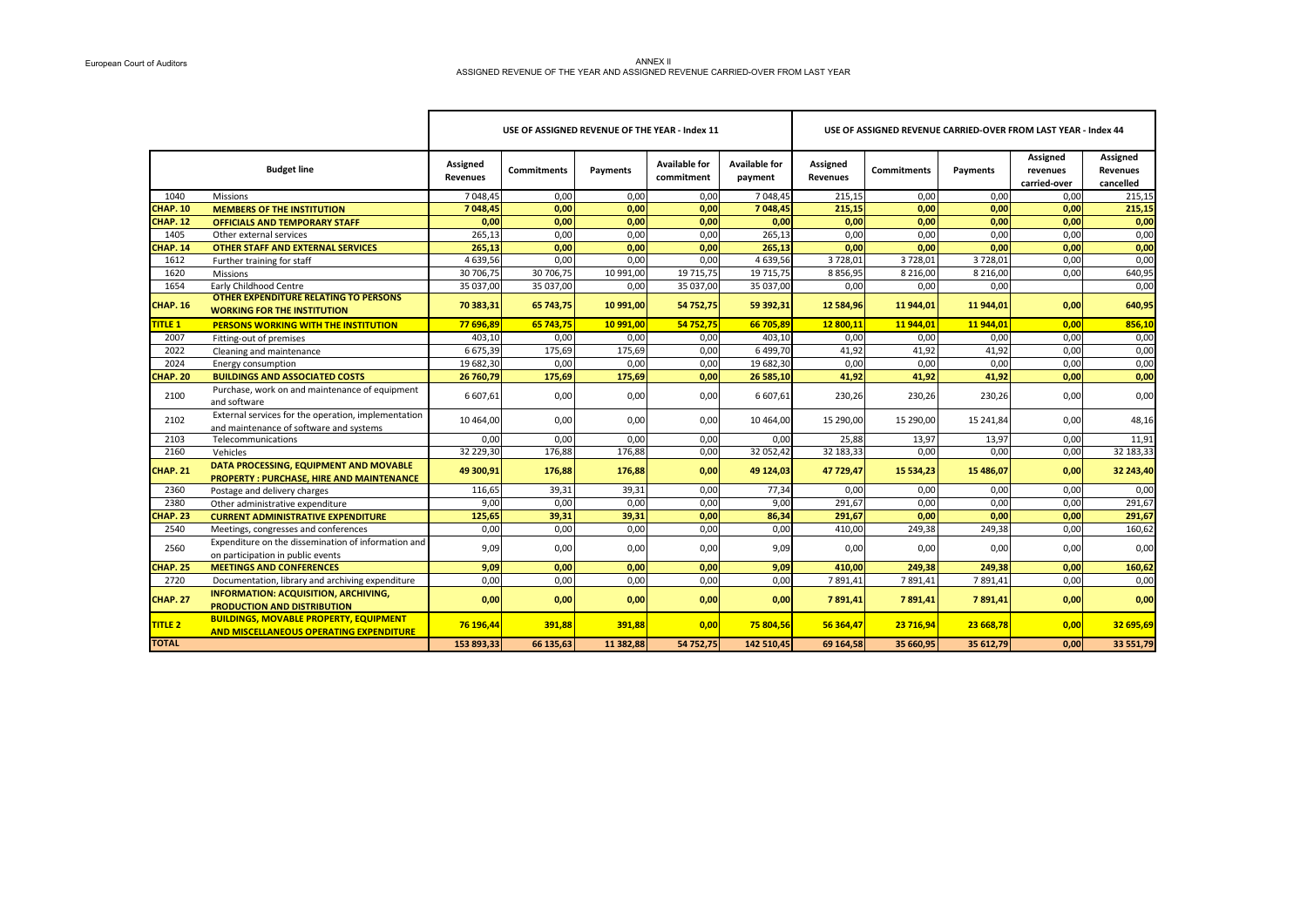#### **ANNEX III**

### **CHANGES IN APPROPRIATIONS OF THE YEAR**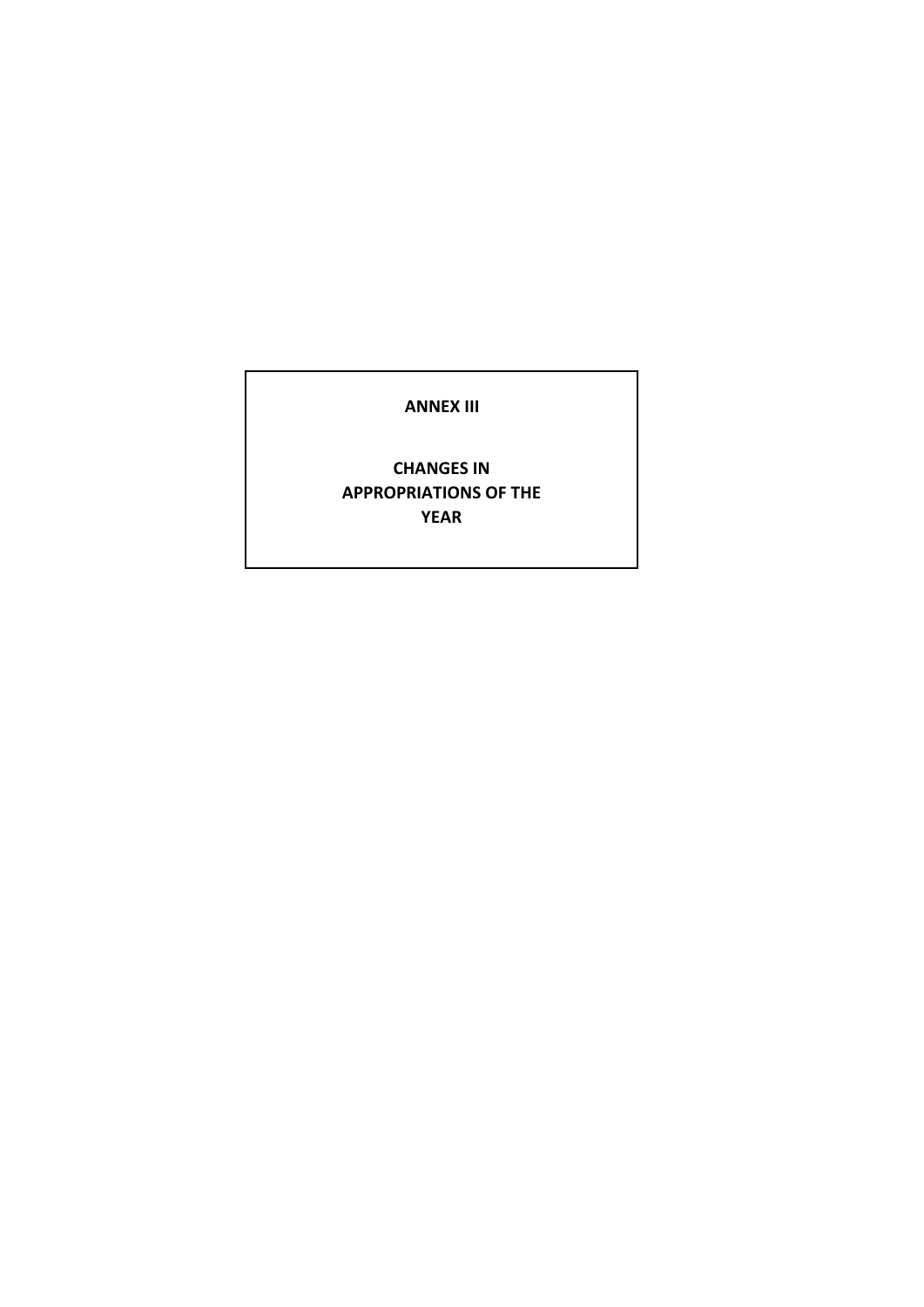#### European Court of Auditors ANNEX III CHANGES IN APPROPRIATIONS OF THE YEAR

|                  | <b>Budget Line</b>                                                                                            | <b>Initial Budget</b> | <b>Reductions</b> | <b>Transfers</b> | <b>Appropriations</b><br>Year | Carry Over by<br>Right Y-1 |
|------------------|---------------------------------------------------------------------------------------------------------------|-----------------------|-------------------|------------------|-------------------------------|----------------------------|
| Item 1000        | Remuneration, allowances and pensions                                                                         | 9 145 909,00          | 0,00              | $-27000,00$      | 9 118 909,00                  | 0,00                       |
| Item 1002        | Entitlements on entering and leaving the service                                                              | 79 818,00             | 0,00              | $-23000,00$      | 56 818,00                     | 0,00                       |
| Art. 100         | <b>Remuneration and other entitlements</b>                                                                    | 9 225 727,00          | 0,00              | -50 000,00       | 9 175 727,00                  | 0,00                       |
| Item 1020        | Temporary allowances                                                                                          | 1 107 818,00          | 0,00              | 0,00             | 1 107 818,00                  | 0,00                       |
| Art. 102         | <b>Temporary allowances</b>                                                                                   | 1 107 818,00          | 0,00              | 0,00             | 1 107 818,00                  | 0,00                       |
| Item 1030        | Pensions                                                                                                      | 0,00                  | 0,00              | 0,00             | 0,00                          | 0,00                       |
| Art. 103         | <b>Pensions</b>                                                                                               | 0,00                  | 0,00              | 0,00             | 0,00                          | 0,00                       |
| Item 1040        | Missions                                                                                                      | 290 000,00            | 0,00              | 0,00             | 290 000,00                    | 2 500,00                   |
| Art. 104         | <b>Missions</b>                                                                                               | 290 000,00            | 0,00              | 0,00             | 290 000,00                    | 2 500,00                   |
| Item 1060        | Training                                                                                                      | 80 000,00             | 0,00              | 0,00             | 80 000,00                     | 15 432,57                  |
| Art. 106         | <b>Training</b>                                                                                               | 80 000,00             | 0,00              | 0,00             | 80 000,00                     | 15 432,57                  |
| Item 1090        | Provisional appropriation                                                                                     | 0,00                  | 0,00              | 0,00             | 0,00                          | 0,00                       |
| Art. 109         | <b>Provisional appropriation</b>                                                                              | 0,00                  | 0,00              | 0,00             | 0,00                          | 0,00                       |
| <b>CHAP. 10</b>  | <b>MEMBERS OF THE INSTITUTION</b>                                                                             | 10 703 545,00         | 0,00              | $-50000,00$      | 10 653 545,00                 | 17 932,57                  |
| Item 1200        | Remuneration and allowances                                                                                   | 112 928 182,00        | 0,00              | 500 000,00       | 113 428 182,00                | 0,00                       |
| Item 1202        | Paid overtime                                                                                                 | 295 455,00            | 0,00              | $-50000,00$      | 245 455,00                    | 0,00                       |
| Item 1204        | Entitlements on entering and leaving the service and on<br>transfer                                           | 733 909,00            | 0,00              | $-60000,00$      | 673 909,00                    | 0,00                       |
| Art. 120         | Remuneration and other entitlements                                                                           | 113 957 546,00        | 0,00              | 390 000,00       | 114 347 546,00                | 0,00                       |
| Item 1220        | Allowances for staff retired in the interests of the service<br>(Articles 41 and 50 of the Staff Regulations) | 162 636,00            | 0,00              | 1 000,00         | 163 636,00                    | 0,00                       |
| Art. 122         | Allowances following early termination of service                                                             | 162 636,00            | 0,00              | 1 000,00         | 163 636,00                    | 0,00                       |
| Item 1290        | Provisional appropriation                                                                                     | 0,00                  | 0,00              | 0,00             | 0,00                          | 0,00                       |
| Art. 129         | Provisional appropriation                                                                                     | 0,00                  | 0,00              | 0,00             | 0,00                          | 0,00                       |
| <b>CHAP. 12</b>  | OFFICIALS AND TEMPORARY STAFF                                                                                 | 114 120 182,00        | 0,00              | 391 000,00       | 114 511 182,00                | 0,00                       |
| Item 1400        | Other staff                                                                                                   | 4 991 364,00          | 0,00              | 100 000,00       | 5 091 364,00                  | 0,00                       |
| Item 1404        | In-service training and staff exchanges                                                                       | 2 030 000,00          | 0,00              | -282 000,00      | 1748 000,00                   | 0,00                       |
| Item 1405        | Other external services                                                                                       | 175 636,00            | 0,00              | $-17000,00$      | 158 636,00                    | 15 117,44                  |
| Item 1406        | External services in the linguistic field                                                                     | 664 000,00            | 0,00              | 173 000,00       | 837 000,00                    | 240 735,16                 |
| Art. 140         | Other staff and external persons                                                                              | 7861000,00            | 0,00              | $-26000,00$      | 7835000,00                    | 255 852,60                 |
| Item 1490        | Provisional appropriation                                                                                     | 0,00                  | 0,00              | 0,00             | 0,00                          | 0,00                       |
| Art. 149         | Provisional appropriation                                                                                     | 0,00                  | 0,00              | 0,00             | 0,00                          | 0,00                       |
| CHAP. 14         | <b>OTHER STAFF AND EXTERNAL SERVICES</b>                                                                      | 7861000,00            | 0,00              | $-26000,00$      | 7835000,00                    | 255 852,60                 |
| Item 1610        | Miscellaneous expenditure on recruitment                                                                      | 39 000,00             | 0,00              | $-18000,00$      | 21 000,00                     | 2 016,04                   |
| Item 1612        | Further training for staff                                                                                    | 730 000,00            | 0,00              | $-80000,00$      | 650 000,00                    | 283 542,11                 |
| Art. 161         | <b>Expenditure relating to staff management</b>                                                               | 769 000,00            | 0,00              | -98 000,00       | 671 000,00                    | 285 558,15                 |
| Item 1620        | Missions                                                                                                      | 2 988 000,00          | 0,00              | $-1459000,00$    | 1 529 000,00                  | 108 500,00                 |
| Art. 162         | <b>Missions</b>                                                                                               | 2 988 000,00          | 0,00              | -1 459 000,00    | 1 529 000,00                  | 108 500,00                 |
| Item 1630        | Social welfare                                                                                                | 27 000,00             | 0,00              | 18 000,00        | 45 000,00                     | 7 000,00                   |
| Item 1632        | Social contacts between Members of staff and other<br>welfare expenditure                                     | 94 000,00             | 0,00              | 7 000,00         | 101 000,00                    | 0,00                       |
| Art. 163         | Assistance for staff of the institution                                                                       | 121 000,00            | 0,00              | 25 000,00        | 146 000,00                    | 7 000,00                   |
| Item 1650        | <b>Medical service</b>                                                                                        | 118 000,00            | 0,00              | 0,00             | 118 000,00                    | 266 091,66                 |
|                  | Item 1652 Restaurant and canteens                                                                             | 140 000,00            | 0,00              | 0,00             | 140 000,00                    | 46 387,09                  |
| Item 1654        | Early Childhood Centre                                                                                        | 1 465 000,00          | 0,00              | 120 000,00       | 1 585 000,00                  | 131 887,24                 |
| Item 1655        | PMO expenditure for managing the Court personnel files                                                        | p.m.                  | 0,00              | 0,00             | p.m.                          | 380 000,00                 |
|                  | Activities relating to all persons working for the                                                            |                       |                   |                  |                               |                            |
| Art. 165         | institution                                                                                                   | 1 723 000,00          | 0,00              | 120 000,00       | 1843 000,00                   | 824 365,99                 |
| <b>CHAP. 16</b>  | OTHER EXPENDITURE RELATING TO PERSONS WORKING<br>FOR THE INSTITUTION                                          | 5 601 000,00          | 0,00              | $-1412000,00$    | 4 189 000,00                  | 1 225 424,14               |
| <b>TITLE 1 -</b> | PERSONS WORKING WITH THE INSTITUTION                                                                          | 138 285 727,00        | 0,00              | $-1097000,00$    | 137 188 727,00                | 1499 209,31                |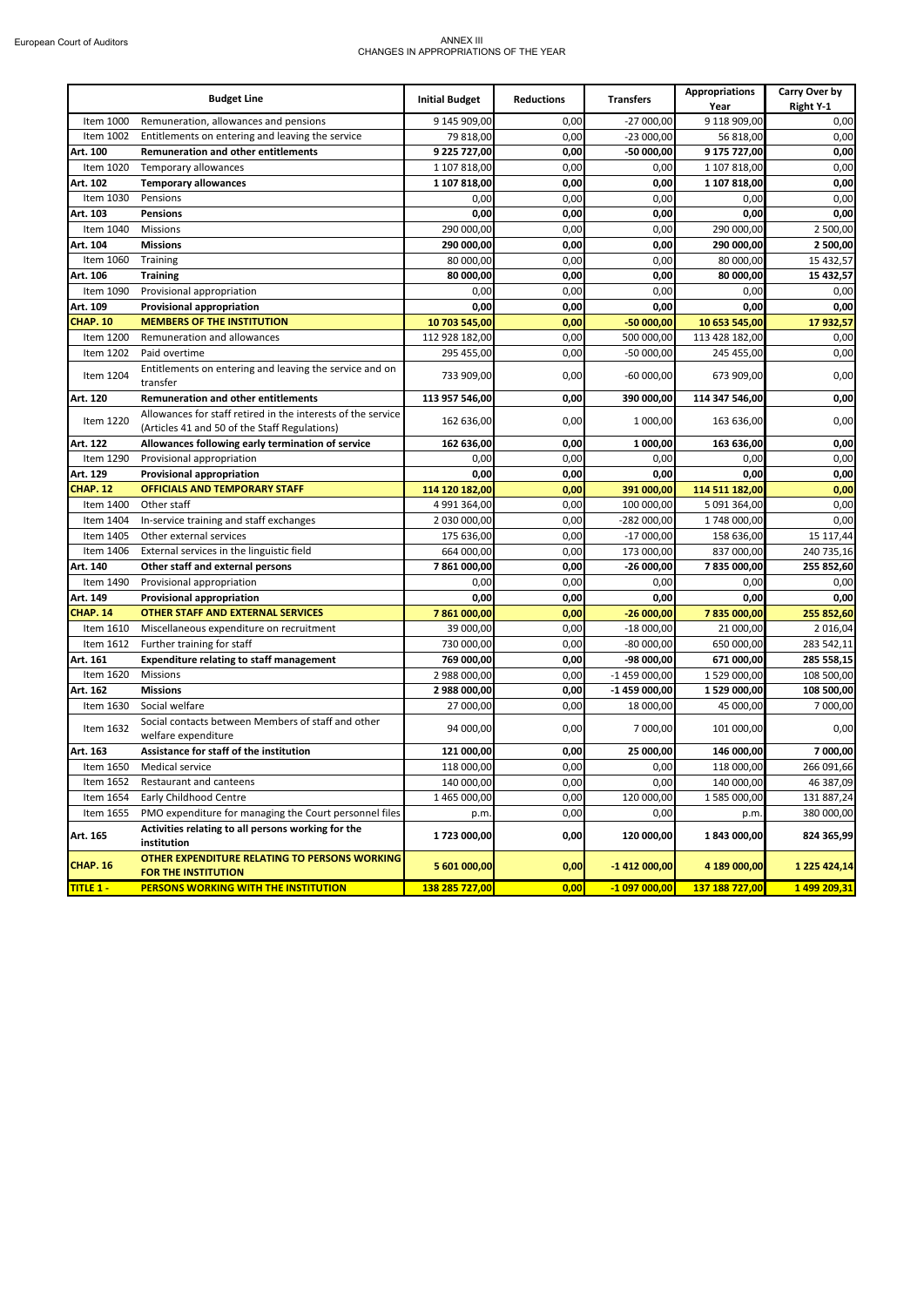#### European Court of Auditors ANNEX III CHANGES IN APPROPRIATIONS OF THE YEAR

|                   | <b>Budget Line</b>                                                                             | <b>Initial Budget</b> | <b>Reductions</b> | <b>Transfers</b>  | <b>Appropriations</b><br>Year | Carry Over by<br>Right Y-1 |
|-------------------|------------------------------------------------------------------------------------------------|-----------------------|-------------------|-------------------|-------------------------------|----------------------------|
| Item 2000         | Rent                                                                                           | 100 000,00            | 0,00              | 32 000,00         | 132 000,00                    | 13 774,19                  |
| Item 2007         | Fitting-out of premises                                                                        | 220 000,00            | 0,00              | 648 000,00        | 868 000,00                    | 84 297,35                  |
|                   | Studies and technical assistance in connection with                                            |                       |                   |                   |                               |                            |
| Item 2008         | building projects                                                                              | 210 000,00            | 0,00              | $-2000,00$        | 208 000,00                    | 16 350,12                  |
| Art. 200          | <b>Buildings</b>                                                                               | 530 000,00            | 0,00              | 678 000,00        | 1 208 000,00                  | 114 421,66                 |
| Item 2022         | Cleaning and maintenance                                                                       | 1 670 000,00          | 0,00              | 158 000,00        | 1828000,00                    | 782 974,80                 |
| Item 2024         | Energy consumption                                                                             | 850 000,00            | 0,00              | -220 609,23       | 629 390,77                    | 206 273,06                 |
| Item 2026         | Security and surveillance of buildings                                                         | 168 000,00            | 0,00              | 281 478,00        | 449 478,00                    | 569 017,96                 |
| Item 2028         | Insurance                                                                                      | 100 000,00            | 0,00              | 62 609,23         | 162 609,23                    | 137 529,10                 |
| Item 2029         | Other expenditure on buildings                                                                 | 40 000,00             | 0,00              | $-11478,00$       | 28 522,00                     | 6 001,34                   |
| Art. 202          | <b>Expenditure on buildings</b>                                                                | 2 828 000,00          | 0,00              | 270 000,00        | 3 098 000,00                  | 1701796,26                 |
| <b>CHAP. 20</b>   | <b>BUILDINGS AND ASSOCIATED COSTS</b>                                                          | 3 358 000,00          | 0,00              | 948 000,00        | 4 306 000,00                  | 1816217,92                 |
| Item 2100         | Purchase, work on and maintenance of equipment and<br>software                                 | 2 378 000,00          | 0,00              | 550 000,00        | 2 928 000,00                  | 1557238,84                 |
| Item 2102         | External services for the operation, implementation and<br>maintenance of software and systems | 5 483 000,00          | 0,00              | 420 000,00        | 5 903 000,00                  | 2 932 599,59               |
| Item 2103         | Telecommunications                                                                             | 310 000,00            | 0,00              | 0,00              | 310 000,00                    | 41 832,31                  |
| Art. 210          | Equipment. operating costs and services relating to<br>data processing and telecommunications  | 8 171 000,00          | 0,00              | 970 000,00        | 9 141 000,00                  | 4531670,74                 |
| Item 2120         | Furniture                                                                                      | 100 000,00            | 0,00              | 0,00              | 100 000,00                    | 38 173,40                  |
| Art. 212          | <b>Furniture</b>                                                                               | 100 000,00            | 0,00              | 0,00              | 100 000,00                    | 38 173,40                  |
| Item 2140         | Technical equipment and installations                                                          | 314 000,00            | 0,00              | 100 000,00        | 414 000,00                    | 150 783,64                 |
| Art. 214          | <b>Technical equipment and installations</b>                                                   | 314 000,00            | 0,00              | 100 000,00        | 414 000,00                    | 150 783,64                 |
| Item 2160         | Vehicles                                                                                       | 487 000,00            | 0,00              | $-121000,00$      | 366 000,00                    | 11 526,20                  |
| Art. 216          | <b>Vehicles</b>                                                                                | 487 000,00            | 0,00              | $-121000,00$      | 366 000,00                    | 11 526,20                  |
|                   | DATA PROCESSING, EQUIPMENT AND MOVABLE                                                         |                       |                   |                   |                               |                            |
| <b>CHAP. 21</b>   | <b>PROPERTY: PURCHASE, HIRE AND MAINTENANCE</b>                                                | 9 072 000,00          | 0,00              | 949 000,00        | 10 021 000,00                 | 4732153,98                 |
| Item 2300         | Stationery, office supplies and miscellaneous<br>consumables                                   | 55 000,00             | 0,00              | $-30000,00$       | 25 000,00                     | 3 4 3 3 , 9 1              |
| Art. 230          | Stationery, office supplies and miscellaneous<br>consumables                                   | 55 000,00             | 0,00              | $-30000,00$       | 25 000,00                     | 3 433,91                   |
| Item 2310         | <b>Financial charges</b>                                                                       | 13 000,00             | 0,00              | 0,00              | 13 000,00                     | 995,00                     |
| Art. 231          | <b>Financial charges</b>                                                                       | 13 000,00             | 0,00              | 0,00              | 13 000,00                     | 995,00                     |
| Item 2320         | Legal expenses and damages                                                                     | 200 000,00            | 0,00              | $-150000,00$      | 50 000,00                     | 0,00                       |
| Art. 232          | Legal expenses and damages                                                                     | 200 000,00            | 0,00              | $-150000,00$      | 50 000,00                     | 0,00                       |
| Item 2360         | Postage and delivery charges                                                                   | 17 000,00             | 0,00              | 0,00              | 17 000,00                     | 2 3 3 5 , 7 6              |
| Art. 236          | Postage and delivery charges                                                                   | 17 000,00             | 0,00              | 0,00              | 17 000,00                     | 2 3 3 5 , 7 6              |
| Item 2380         | Other administrative expenditure                                                               | 280 000,00            | 0,00              | 0,00              | 280 000,00                    | 7556,96                    |
| Art. 238          | Other administrative expenditure                                                               | 280 000,00            | 0,00              | 0,00              | 280 000,00                    | 7556,96                    |
| CHAP. 23          | <b>CURRENT ADMINISTRATIVE EXPENDITURE</b>                                                      | 565 000,00            | 0,00              | $-180000,00$      | 385 000,00                    | 14 321,63                  |
| Item 2520         | Representation expenses                                                                        | 213 000,00            | 0,00              | 0,00              | 213 000,00                    | 2 000,00                   |
| Art. 252          | <b>Representation expenses</b>                                                                 | 213 000,00            | 0,00              | 0,00              | 213 000,00                    | 2 000,00                   |
| Item 2540         | Meetings, congresses and conferences                                                           | 141 000,00            | 0,00              | 0,00              | 141 000,00                    | 0,00                       |
| Art. 254          | Meetings, congresses and conferences                                                           | 141 000,00            |                   |                   |                               |                            |
| Item 2560         | Expenditure on the dissemination of information and on                                         | 17 000,00             | $_{0,00}$<br>0,00 | $_{0,00}$<br>0,00 | 141 000,00<br>17 000,00       | $_{0,00}$<br>10 654,17     |
|                   | participation in public events<br>Expenditure on the dissemination of information and          |                       |                   |                   |                               |                            |
| Art. 256          | on participation in public events                                                              | 17 000,00             | 0,00              | 0,00              | 17 000,00                     | 10 654,17                  |
| Item 2570         | Joint Interpreting and Conference Service                                                      | 325 000,00            | 0,00              | $-200000000$      | 125 000,00                    | 41 972,00                  |
| Art. 257          | Joint interpreting and Conference Service                                                      | 325 000,00            | 0,00              | $-200000,00$      | 125 000,00                    | 41 972,00                  |
| CHAP. 25          | <b>MEETINGS AND CONFERENCES</b>                                                                | 696 000,00            | 0,00              | $-200000,00$      | 496 000,00                    | 54 626,17                  |
| Item 2700         | Limited consultations, studies and surveys                                                     | 530 000,00            | 0,00              | $-150000,00$      | 380 000,00                    | 236 949,64                 |
| Item 2701         | Audit of Agencies and EU bodies                                                                | p.m.                  | 0,00              | p.m               | p.m.                          | 0,00                       |
| Art. 270          | Limited consultations, studies and surveys                                                     | 530 000,00            | 0,00              | $-150000,00$      | 380 000,00                    | 236 949,64                 |
| Item 2720         | Documentation, library and archiving expenditure                                               | 440 000,00            | 0,00              | 50 000,00         | 490 000,00                    | 156 994,11                 |
| Art. 272          | Documentation, library and archiving expenditure                                               | 440 000,00            | 0,00              | 50 000,00         | 490 000,00                    | 156 994,11                 |
| Item 2740         | Official Journal                                                                               | p.m.                  | 0,00              | 0,00              | 0,00                          | 0,00                       |
| Item 2741         | Publications of a general nature                                                               | 775 000,00            | 0,00              | $-320000,00$      | 455 000,00                    | 54 702,20                  |
| Art. 274          | <b>Production and distribution</b>                                                             | 775 000,00            | 0,00              | -320 000,00       | 455 000,00                    | 54 702,20                  |
| <b>CHAP. 27</b>   | <b>INFORMATION: ACQUISITION, ARCHIVING,</b>                                                    | 1 745 000,00          | 0,00              | $-420000,00$      | 1 325 000,00                  | 448 645,95                 |
| TITLE 2 -         | PRODUCTION AND DISTRIBUTION<br><b>BUILDINGS, MOVABLE PROPERTY, EQUIPMENT AND</b>               | 15 436 000,00         | 0,00              | 1 097 000,00      | 16 533 000,00                 | 7 065 965,65               |
|                   | <b>MISCELLANEOUS OPERATING EXPENDITURE</b>                                                     |                       |                   |                   |                               |                            |
| 10.0              | Provisional appropriation                                                                      | 0,00                  | 0,00              | 0,00              | 0,00                          | 0,00                       |
| <b>CHAP 100</b>   | PROVISIONAL APPROPRIATION                                                                      | 0,00                  | 0,00              | 0,00              | 0,00                          | 0,00                       |
| <b>TITLE 10 -</b> | <b>OTHER EXPENDITURE</b>                                                                       | 0,00                  | 0,00              | 0,00              | 0,00                          | 0,00                       |
| <b>TOTAL</b>      |                                                                                                | 153 721 727,00        | 0,00              | 0,00              | 153 721 727,00                | 8 5 65 174,96              |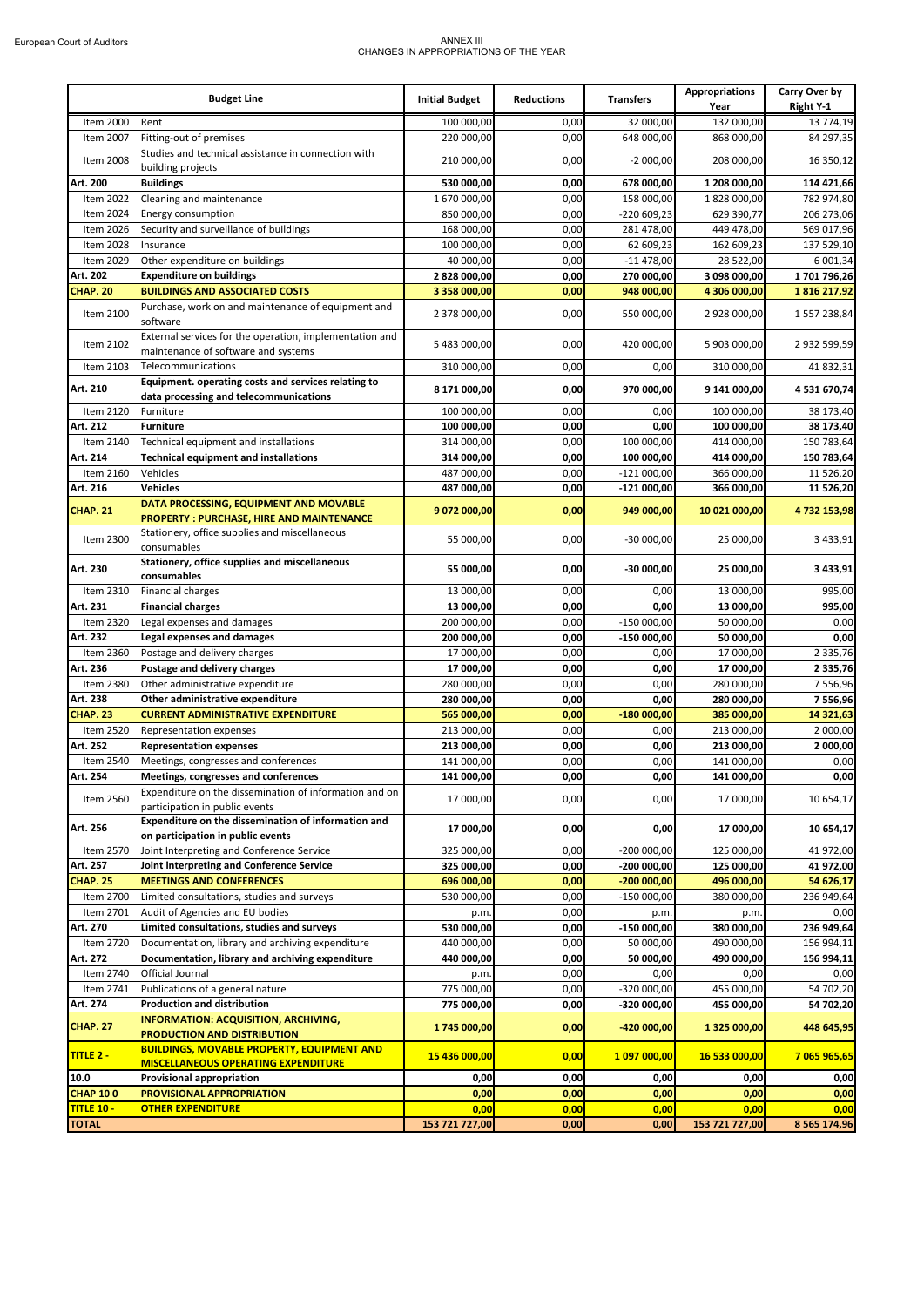#### **ANNEX IV**

#### **USE OF APPROPRIATIONS OF THE YEAR**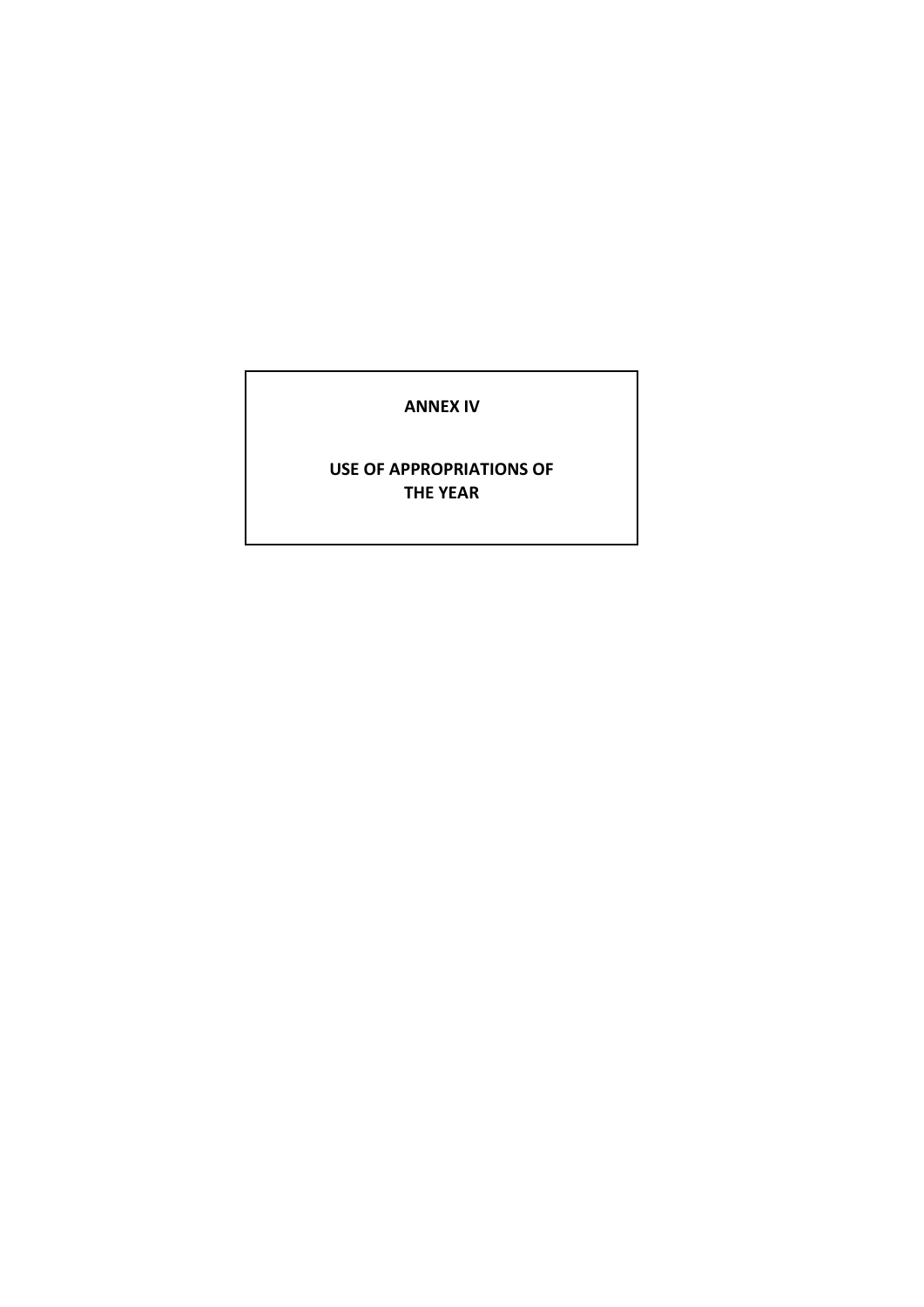#### European Court of Auditors ANNEX IV USE OF APPROPRIATIONS OF THE YEAR

|                  | <b>Budget line</b>                                                                                               | <b>Appropriations</b><br>Year | <b>Commitments</b> | Payments       | Available on<br>Comt | $Y+1$      | <b>Carry Over Right Carry Over Decis</b><br>$Y+1$ | Cancelled<br><b>Appropriations</b> |
|------------------|------------------------------------------------------------------------------------------------------------------|-------------------------------|--------------------|----------------|----------------------|------------|---------------------------------------------------|------------------------------------|
| Item 1000        | Remuneration, allowances and pensions                                                                            | 9 118 909,00                  | 8 945 106,26       | 8 945 106,26   | 0,00                 | 0,00       | 0,00                                              | 173 802,74                         |
| Item 1002        | Entitlements on entering and leaving the<br>service                                                              | 56 818,00                     | 47 996,62          | 47 996,62      | 0,00                 | 0,00       | 0,00                                              | 8 8 2 1 , 3 8                      |
| Art. 100         | Remuneration and other entitlements                                                                              | 9 175 727.00                  | 8 993 102,88       | 8 993 102,88   | 0,00                 | 0,00       | 0,00                                              | 182 624.12                         |
| Item 1020        | Temporary allowances                                                                                             | 1 107 818,00                  | 1 027 619,00       | 1 027 619,00   | 0,00                 | 0,00       | 0,00                                              | 80 199,00                          |
| Art. 102         | <b>Temporary allowances</b>                                                                                      | 1 107 818,00                  | 1027 619,00        | 1 027 619,00   | 0,00                 | 0,00       | 0,00                                              | 80 199,00                          |
| Item 1030        | Pensions                                                                                                         | 0,00                          | 0,00               | 0,00           | 0,00                 | 0,00       | 0,00                                              | 0,00                               |
| Art. 103         | <b>Pensions</b>                                                                                                  | 0,00                          | 0,00               | 0,00           | 0,00                 | 0,00       | 0,00                                              | 0,00                               |
| Item 1040        | <b>Missions</b>                                                                                                  | 290 000,00                    | 56 836,19          | 46 943,29      | 9892,90              | 9892,90    | 0,00                                              | 233 163,81                         |
| Art. 104         | <b>Missions</b>                                                                                                  | 290 000,00                    | 56 836,19          | 46 943,29      | 9892,90              | 9892,90    | 0,00                                              | 233 163,81                         |
| Item 1060        | Training                                                                                                         | 80 000,00                     | 60 657,43          | 43 791,43      | 16 866,00            | 16 866,00  | 0,00                                              | 19 342,57                          |
| Art. 106         | <b>Training</b>                                                                                                  | 80 000,00                     | 60 657,43          | 43 791,43      | 16 866,00            | 16 866.00  | 0,00                                              | 19 342.57                          |
| Item 1090        | Provisional appropriation                                                                                        | 0,00                          | 0,00               | 0,00           | 0,00                 | 0,00       | 0,00                                              | 0,00                               |
| Art. 109         | <b>Provisional appropriations</b>                                                                                | 0,00                          | 0,00               | 0,00           | 0,00                 | 0,00       | 0,00                                              | 0,00                               |
| <b>CHAP. 10</b>  | <b>MEMBERS OF THE INSTITUTION</b>                                                                                | 10 653 545,00                 | 10 138 215,50      | 10 111 456,60  | 26 758,90            | 26 758,90  | 0,00                                              | 515 329,50                         |
| Item 1200        | Remuneration and allowances                                                                                      | 113 428 182,00                | 111 789 914,92     | 111 789 914,92 | 0,00                 | 0,00       | 0,00                                              | 1638 267,08                        |
| Item 1202        | Paid overtime                                                                                                    | 245 455,00                    | 194 019,70         | 194 019,70     | 0,00                 | 0,00       | 0,00                                              | 51 435,30                          |
|                  | Entitlements on entering and leaving the                                                                         |                               |                    |                |                      |            |                                                   |                                    |
| Item 1204        | service and on transfer                                                                                          | 673 909,00                    | 466 584,87         | 466 584,87     | 0,00                 | 0,00       | 0,00                                              | 207 324,13                         |
| Art. 120         | Remuneration and other entitlements                                                                              | 114 347 546,00                | 112 450 519,49     | 112 450 519,49 | 0,00                 | 0,00       | 0,00                                              | 1897026,51                         |
| Item 1220        | Allowances for staff retired in the<br>interests of the service (Articles 41 and 50<br>of the Staff Regulations) | 163 636.00                    | 150 501.12         | 150 501,12     | 0,00                 | 0,00       | 0,00                                              | 13 134,88                          |
| Art. 122         | Allowances following early termination of<br>service                                                             | 163 636,00                    | 150 501,12         | 150 501,12     | 0,00                 | 0,00       | 0,00                                              | 13 134,88                          |
| Item 1290        | Provisional appropriation                                                                                        | 0,00                          | 0,00               | 0,00           | 0,00                 | 0,00       | 0,00                                              | 0,00                               |
| Art. 129         | <b>Provisional appropriation</b>                                                                                 | 0,00                          | 0,00               | 0,00           | 0,00                 | 0,00       | 0,00                                              | 0,00                               |
| <b>CHAP. 12</b>  | <b>OFFICIALS AND TEMPORARY STAFF</b>                                                                             | 114 511 182,00                | 112 601 020,61     | 112 601 020,61 | 0,00                 | 0,00       | 0,00                                              | 1910161,39                         |
| Item 1400        | Other staff                                                                                                      | 5 091 364,00                  | 4 854 423,37       | 4 854 423,37   | 0,00                 | 0,00       | 0,00                                              | 236 940,63                         |
| Item 1404        | In-service training and staff exchanges                                                                          | 1748 000,00                   | 1 397 132,31       | 1 397 132,31   | 0,00                 | 0,00       | 0,00                                              | 350 867,69                         |
| Item 1405        | Other external services                                                                                          | 158 636,00                    | 73 864,32          | 60 856,28      | 13 008,04            | 13 008,04  | 0,00                                              | 84 771,68                          |
| Item 1406        | External services in the linguistic field                                                                        | 837 000,00                    | 827 059,53         | 548 239,67     | 278 819,86           | 278 819,86 | 0,00                                              | 9 9 4 0, 47                        |
| Art. 140         | Other staff and external persons                                                                                 | 7835000,00                    | 7 152 479,53       | 6 860 651,63   | 291 827,90           | 291 827,90 | 0,00                                              | 682 520,47                         |
| Item 1490        | Provisional appropriation                                                                                        | 0,00                          | 0,00               | 0,00           | 0,00                 | 0,00       | 0,00                                              | 0,00                               |
| Art. 149         | <b>Provisional appropriation</b>                                                                                 | 0,00                          | 0,00               | 0,00           | 0,00                 | 0,00       | 0,00                                              | 0,00                               |
| <b>CHAP. 14</b>  | <b>OTHER STAFF AND EXTERNAL SERVICES</b>                                                                         | 7835000,00                    | 7 152 479,53       | 6 860 651,63   | 291 827,90           | 291 827,90 | 0,00                                              | 682 520,47                         |
| Item 1610        | Miscellaneous expenditure on recruitment                                                                         | 21 000,00                     | 11 018,17          | 9 538,82       | 1479,35              | 1479,35    | 0,00                                              | 9981,83                            |
| Item 1612        | Further training for staff                                                                                       | 650 000,00                    | 583 270,29         | 406 083,22     | 177 187,07           | 177 187,07 | 0,00                                              | 66 729,71                          |
| Art. 161         | <b>Expenditure relating to staff management</b>                                                                  | 671 000,00                    | 594 288,46         | 415 622,04     | 178 666,42           | 178 666,42 | 0,00                                              | 76 711,54                          |
| Item 1620        | <b>Missions</b>                                                                                                  | 1 529 000,00                  | 382 669,58         | 265 851,31     | 116 818,27           | 116 818,27 | 0,00                                              | 1 146 330,42                       |
| Art. 162         | <b>Missions</b>                                                                                                  | 1 529 000,00                  | 382 669,58         | 265 851,31     | 116 818,27           | 116 818,27 | 0,00                                              | 1 146 330,42                       |
| Item 1630        | Social welfare                                                                                                   | 45 000,00                     | 42 000.00          | 8 0 1 1, 77    | 33 988,23            | 33 988,23  | 0.00                                              | 3 000,00                           |
| Item 1632        | Social contacts between Members of staff<br>and other welfare expenditure                                        | 101 000,00                    | 98 987,50          | 98 487,50      | 500,00               | 500,00     | 0,00                                              | 2 012,50                           |
| Art. 163         | Assistance for staff of the institution                                                                          | 146 000,00                    | 140 987,50         | 106 499,27     | 34 488,23            | 34 488,23  | 0,00                                              | 5 012,50                           |
| Item 1650        | Medical service                                                                                                  | 118 000,00                    | 99 392,91          | 76 489,20      | 22 903,71            | 22 903,71  | 0,00                                              | 18 607,09                          |
| Item 1652        | Restaurant and canteens                                                                                          | 140 000,00                    | 139 803,89         | 95 666,18      | 44 137,71            | 44 137,71  | 0,00                                              | 196,11                             |
| Item 1654        | Early Childhood Centre                                                                                           | 1 585 000,00                  | 1 545 000,00       | 1 449 858,03   | 95 141,97            | 95 141,97  | 0,00                                              | 40 000,00                          |
| Item 1655        | PMO expenditure for managing the Court<br>personnel files                                                        | 0,00                          | 0,00               | 0,00           | 0,00                 | 0,00       | 0,00                                              | 0,00                               |
| Art. 165         | Activities relating to all persons working<br>for the institution                                                | 1843 000,00                   | 1784 196,80        | 1622013,41     | 162 183,39           | 162 183,39 | 0,00                                              | 58 803,20                          |
| <b>CHAP. 16</b>  | OTHER EXPENDITURE RELATING TO<br>PERSONS WORKING FOR THE<br><b>INSTITUTION</b>                                   | 4 189 000,00                  | 2 902 142,34       | 2 409 986,03   | 492 156,31           | 492 156,31 | 0,00                                              | 1 286 857,66                       |
| <b>TITLE 1 -</b> | <b>PERSONS WORKING WITH THE</b><br><b>INSTITUTION</b>                                                            | 137 188 727,00                | 132 793 857,98     | 131 983 114,87 | 810 743,11           | 810 743,11 | 0,00                                              | 4 394 869,02                       |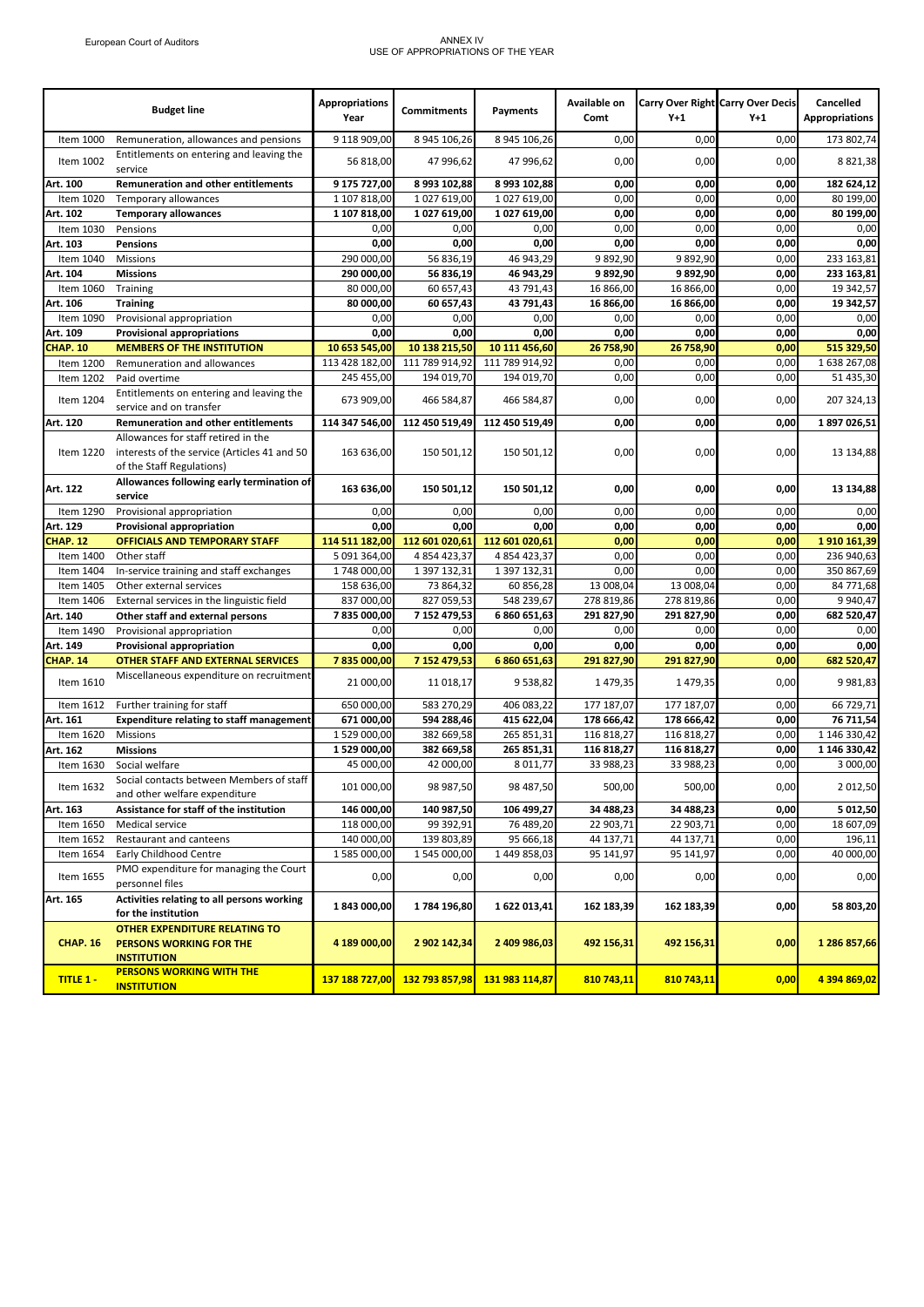#### European Court of Auditors ANNEX IV USE OF APPROPRIATIONS OF THE YEAR

|                        | <b>Budget line</b>                                                                                        | <b>Appropriations</b><br>Year | <b>Commitments</b> | Payments       | Available on<br>Comt | $Y+1$               | Carry Over Right Carry Over Decis<br>$Y+1$ | Cancelled<br><b>Appropriations</b> |
|------------------------|-----------------------------------------------------------------------------------------------------------|-------------------------------|--------------------|----------------|----------------------|---------------------|--------------------------------------------|------------------------------------|
| Item 2000              | Rent                                                                                                      | 132 000,00                    | 132 000,00         | 71 152,81      | 60 847,19            | 60 847,19           | 0,00                                       | 0,00                               |
| Item 2007              | Fitting-out of premises                                                                                   | 868 000,00                    | 868 000,00         | 74 799,93      | 793 200,07           | 537 069,04          | 256 131,03                                 | 0,00                               |
| Item 2008              | Studies and technical assistance in<br>connection with building projects                                  | 208 000,00                    | 208 000,00         | 82 095,12      | 125 904,88           | 83 245,72           | 42 659,16                                  | 0,00                               |
| Art. 200               | <b>Buildings</b>                                                                                          | 1 208 000,00                  | 1 208 000,00       | 228 047,86     | 979 952,14           | 681 161,95          | 298 790,19                                 | 0,00                               |
| Item 2022              | Cleaning and maintenance                                                                                  | 1828000,00                    | 1827853,32         | 1 322 021,70   | 505 831,62           | 505 831,62          | 0,00                                       | 146,68                             |
| Item 2024              | Energy consumption                                                                                        | 629 390,77                    | 629 390,77         | 439 091,94     | 190 298,83           | 190 298,83          | 0,00                                       | 0,00                               |
| Item 2026              | Security and surveillance of buildings                                                                    | 449 478,00                    | 449 432,69         | 256 192,30     | 193 240,39           | 193 240,39          | 0,00                                       | 45,31                              |
| Item 2028              | Insurance                                                                                                 | 162 609,23                    | 162 609,23         | 10 363,86      | 152 245,37           | 152 245,37          | 0,00                                       | 0,00                               |
| Item 2029              | Other expenditure on buildings                                                                            | 28 522,00                     | 28 398,80          | 25 965,21      | 2 433,59             | 2 433,59            | 0,00                                       | 123,20                             |
|                        |                                                                                                           |                               |                    |                |                      | 1 044 049,80        |                                            |                                    |
| Art. 202               | <b>Expenditure on buildings</b>                                                                           | 3 098 000,00                  | 3 097 684,81       | 2 053 635,01   | 1 044 049,80         |                     | 0,00                                       | 315,19                             |
| <b>CHAP. 20</b>        | <b>BUILDINGS AND ASSOCIATED COSTS</b>                                                                     | 4 306 000,00                  | 4 305 684,81       | 2 281 682,87   | 2 024 001,94         | 1725 211,75         | 298 790,19                                 | 315,19                             |
| Item 2100              | Purchase, work on and maintenance of<br>equipment and software                                            | 2 928 000,00                  | 2 927 780,98       | 1 695 166,93   | 1 232 614,05         | 1 232 614,05        | 0,00                                       | 219,02                             |
| Item 2102              | External services for the operation,<br>implementation and maintenance of<br>software and systems         | 5 903 000,00                  | 5 902 999,55       | 2 581 585,68   | 3 321 413,87         | 3 3 2 1 4 1 3 , 8 7 | 0,00                                       | 0,45                               |
| Item 2103              | Telecommunications                                                                                        | 310 000,00                    | 309 977,67         | 206 611,02     | 103 366,65           | 103 366,65          | 0,00                                       | 22,33                              |
|                        | Equipment, operating costs and services                                                                   |                               |                    |                |                      |                     |                                            |                                    |
| Art. 210               | relating to data processing and<br>telecommunictaions                                                     | 9 141 000,00                  | 9 140 758,20       | 4 483 363,63   | 4 657 394,57         | 4 657 394,57        | 0,00                                       | 241,80                             |
| Item 2120              | Furniture                                                                                                 | 100 000,00                    | 99 818,26          | 44 550,14      | 55 268,12            | 55 268,12           | 0,00                                       | 181,74                             |
| Art. 212               | <b>Furniture</b>                                                                                          | 100 000,00                    | 99 818,26          | 44 550,14      | 55 268,12            | 55 268,12           | 0,00                                       | 181,74                             |
| Item 2140              | Technical equipment and installations                                                                     | 414 000,00                    | 414 000,00         | 110 801,13     | 303 198,87           | 209 756,41          | 93 442,46                                  | 0,00                               |
| Art. 214               | <b>Technical equipment and installations</b>                                                              | 414 000,00                    | 414 000.00         | 110 801,13     | 303 198,87           | 209 756,41          | 93 442,46                                  | 0,00                               |
| Item 2160              | Vehicles                                                                                                  | 366 000,00                    | 323 384,19         | 314 924,85     | 8 4 5 9 , 3 4        | 8 459,34            | 0,00                                       | 42 615,81                          |
| Art. 216               | <b>Vehicles</b>                                                                                           | 366 000,00                    | 323 384,19         | 314 924,85     | 8 459,34             | 8 459,34            | 0,00                                       | 42 615,81                          |
|                        |                                                                                                           |                               |                    |                |                      |                     |                                            |                                    |
| <b>CHAP. 21</b>        | DATA PROCESSING, EQUIPMENT AND<br><b>MOVABLE PROPERTY: PURCHASE, HIRE</b><br><b>AND MAINTENANCE</b>       | 10 021 000,00                 | 9 977 960,65       | 4 953 639,75   | 5 024 320,90         | 4 930 878,44        | 93 442,46                                  | 43 039,35                          |
| Item 2300              | Stationery, office supplies and<br>miscellaneous consumables                                              | 25 000,00                     | 25 000,00          | 21 606,34      | 3 393,66             | 3 3 9 3 , 6 6       | 0,00                                       | 0,00                               |
| Art. 230               | Stationery, office supplies and<br>miscellaneous consumables                                              | 25 000,00                     | 25 000,00          | 21 606,34      | 3 393,66             | 3 393,66            | 0,00                                       | 0,00                               |
| Item 2310              | Financial charges                                                                                         | 13 000,00                     | 6 927,10           | 6 427,10       | 500,00               | 500,00              | 0,00                                       | 6 072,90                           |
| Art. 231               | <b>Financial charges</b>                                                                                  | 13 000,00                     | 6 927,10           | 6 427,10       | 500,00               | 500,00              | 0,00                                       | 6 072,90                           |
| Item 2320              | Legal expenses and damages                                                                                | 50 000,00                     | 23 817,86          | 20 384,47      | 3 433,39             | 3 4 3 3 , 3 9       | 0,00                                       | 26 182,14                          |
| Art. 232               | Legal expenses and damages                                                                                | 50 000,00                     | 23 817,86          | 20 384,47      | 3 433,39             | 3 433,39            | 0,00                                       | 26 182,14                          |
| Item 2360              | Postage and delivery charges                                                                              | 17 000,00                     | 12 523,08          | 8 143,68       | 4 379,40             | 4 379,40            | 0,00                                       | 4 4 7 6, 9 2                       |
| Art. 236               | Postage and delivery charges                                                                              | 17 000,00                     | 12 523,08          | 8 143,68       | 4379,40              | 4379,40             | 0,00                                       | 4476,92                            |
| Item 2380              | Other administrative expenditure                                                                          | 280 000,00                    | 256 056,69         | 239 648,66     | 16 408,03            | 16 408,03           | 0,00                                       | 23 943,31                          |
| Art. 238               | Other administrative expenditure                                                                          | 280 000,00                    | 256 056,69         | 239 648,66     | 16 408,03            | 16 408,03           | 0,00                                       | 23 943,31                          |
| CHAP. 23               | <b>CURRENT ADMINISTRATIVE</b><br><b>EXPENDITURE</b>                                                       | 385 000,00                    | 324 324,73         | 296 210,25     | 28 114,48            | 28 114,48           | 0,00                                       | 60 675,27                          |
| Item 2520              | Representation expenses                                                                                   | 213 000,00                    | 28 020,14          | 24 418,99      | 3 601,15             | 3 601,15            | 0,00                                       | 184 979,86                         |
| Art. 252               | <b>Representation expenses</b>                                                                            | 213 000,00                    | 28 020,14          | 24 418,99      | 3 601,15             | 3 601,15            | 0,00                                       | 184 979,86                         |
| Item 2540              | Meetings, congresses and conferences                                                                      | 141 000,00                    | 32 996,58          | 32 932,74      | 63,84                | 63,84               | 0,00                                       | 108 003,42                         |
| Art. 254               | Meetings, congresses and conferences                                                                      | 141 000,00                    | 32 996,58          | 32 932,74      | 63,84                | 63,84               | 0,00                                       | 108 003,42                         |
| Item 2560              | Expenditure on the dissemination of<br>information and on participation in public                         | 17 000,00                     | 5 787,26           | 5 787,26       | 0,00                 | 0,00                | 0,00                                       | 11 212,74                          |
| Art. 256               | Expenditure on the dissemination of                                                                       | 17 000,00                     | 5 787,26           | 5 787,26       | 0,00                 | 0,00                | 0,00                                       | 11 212,74                          |
|                        | information and on participation in public                                                                |                               |                    |                |                      |                     |                                            |                                    |
| Item 2570              | Joint Interpreting and Conference Service                                                                 | 125 000,00                    | 22 742,00          | 5 408,00       | 17 334,00            | 17 334,00           | 0,00                                       | 102 258,00                         |
| Art. 257               | Joint interpreting and Conference Service                                                                 | 125 000,00                    | 22 742,00          | 5 408,00       | 17 334,00            | 17 334,00           | 0,00                                       | 102 258,00                         |
| <b>CHAP. 25</b>        | <b>MEETINGS AND CONFERENCES</b>                                                                           | 496 000,00                    | 89 545,98          | 68 546,99      | 20 998,99            | 20 998,99           | 0,00                                       | 406 454,02                         |
| Item 2700              | Limited consultations, studies and surveys                                                                | 380 000,00                    | 256 328,00         | 78 888,00      | 177 440,00           | 177 440,00          | 0,00                                       | 123 672,00                         |
| Item 2701              | Audit of Agencies and EU bodies                                                                           | 0,00                          | 0,00               | 0,00           | 0,00                 | 0,00                | 0,00                                       | 0,00                               |
| Art. 270               | Limited consultations, studies and<br>surveys                                                             | 380 000,00                    | 256 328,00         | 78 888,00      | 177 440,00           | 177 440,00          | 0,00                                       | 123 672,00                         |
| Item 2720              | Documentation, library and archiving<br>expenditure                                                       | 490 000,00                    | 490 000,00         | 411 933,57     | 78 066,43            | 78 066,43           | 0,00                                       | 0,00                               |
| Art. 272               | Documentation, library and archiving<br>expenditure                                                       | 490 000,00                    | 490 000,00         | 411 933,57     | 78 066,43            | 78 066,43           | 0,00                                       | 0,00                               |
| Item 2740              | Official Journal                                                                                          | 0,00                          | 0,00               | 0,00           | 0,00                 | 0,00                | 0,00                                       | 0,00                               |
| Item 2741              | Publications of a general nature                                                                          | 455 000,00                    | 327 657,72         | 248 675,17     | 78 982,55            | 78 982,55           | 0,00                                       | 127 342,28                         |
|                        |                                                                                                           | 455 000,00                    | 327 657,72         |                |                      | 78 982,55           | 0,00                                       |                                    |
| Art. 274               | <b>Production and distribution</b>                                                                        |                               |                    | 248 675,17     | 78 982,55            |                     |                                            | 127 342,28                         |
| <b>CHAP. 27</b>        | <b>INFORMATION: ACQUISITION,</b><br><b>ARCHIVING, PRODUCTION AND</b>                                      | 1 325 000,00                  | 1073 985,72        | 739 496,74     | 334 488,98           | 334 488,98          | 0,00                                       | 251 014,28                         |
| <mark>TITLE 2 -</mark> | <b>BUILDINGS, MOVABLE PROPERTY,</b><br><b>EQUIPMENT AND MISCELLANEOUS</b><br><b>OPERATING EXPENDITURE</b> | 16 533 000,00                 | 15 771 501,89      | 8 339 576,60   | 7 431 925,29         | 7 039 692,64        | 392 232,65                                 | 761 498,11                         |
| <b>TOTAL</b>           |                                                                                                           | 153 721 727,00                | 148 565 359,87     | 140 322 691,47 | 8 242 668,40         | 7850435,75          | 392 232,65                                 | 5 156 367,13                       |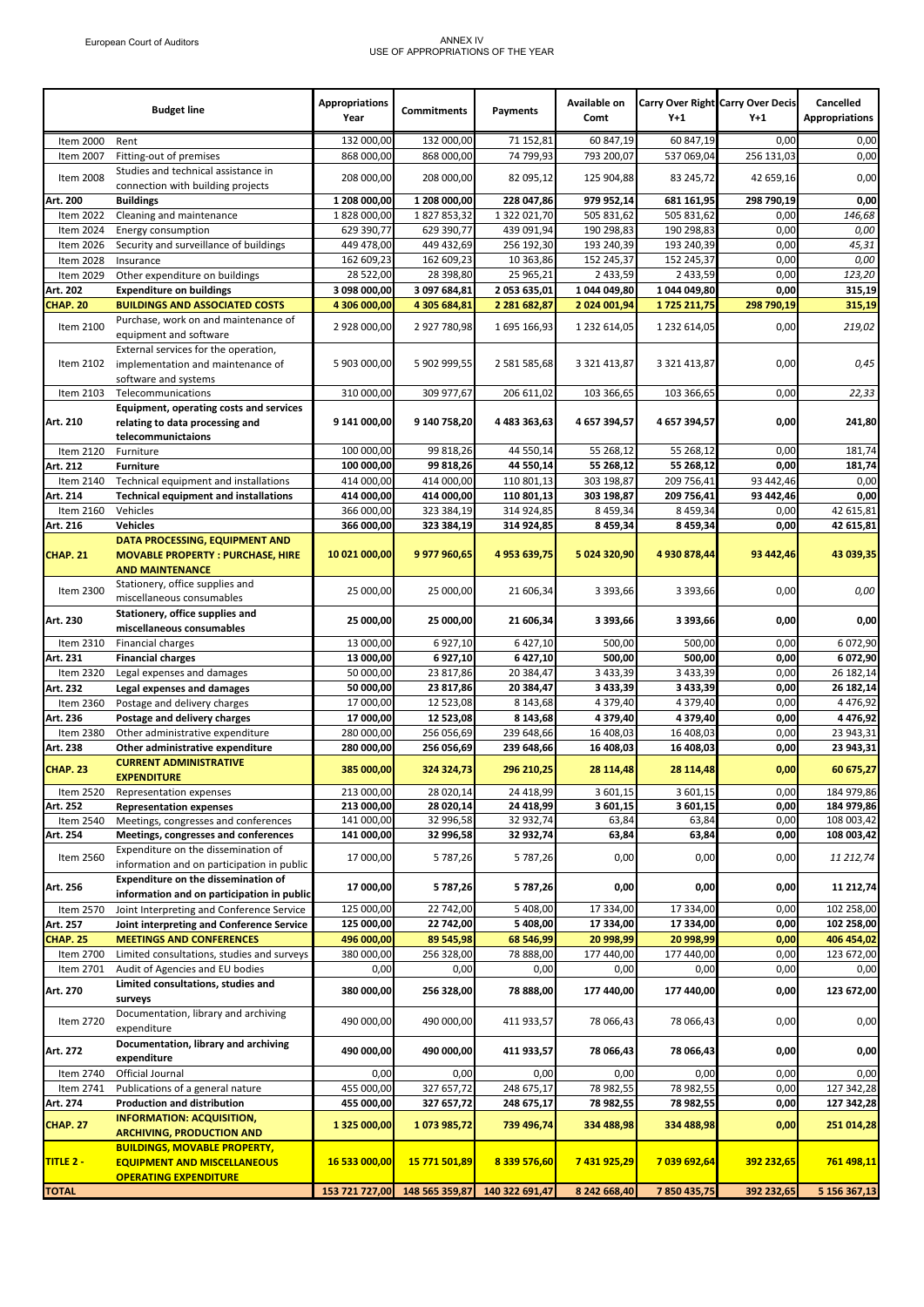#### **ANNEX V**

#### **USE OF APPROPRIATIONS CARRIED-OVER FROM 2020**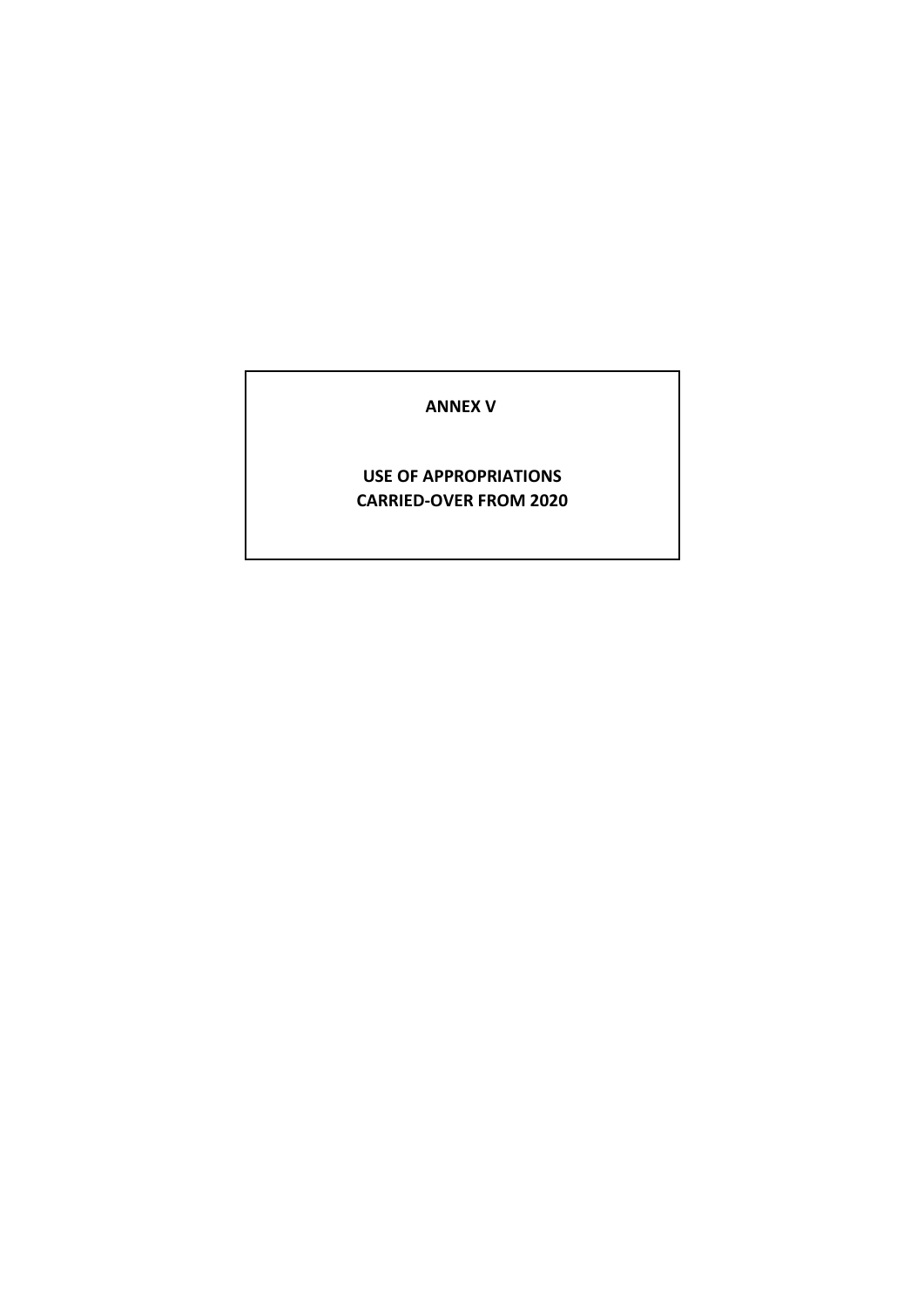#### European Court of Auditors and ANNEX V USE OF APPROPRIATIONS CARRIED-OVER FROM 2020

|                  |                                                        |               | <b>CARRY OVER BY RIGHT</b> | <b>CANCELLED</b><br><b>APPROPRIATIONS</b> | <b>CARRY OVER BY</b><br><b>DECISION</b> |
|------------------|--------------------------------------------------------|---------------|----------------------------|-------------------------------------------|-----------------------------------------|
|                  | <b>Budget line</b>                                     | Carry Over by | <b>Payments CO</b>         |                                           |                                         |
|                  |                                                        | Right         | Right                      |                                           |                                         |
| Item 1040        | <b>Missions</b>                                        | 2 500,00      | 779,96                     | 1720,04                                   | 0,00                                    |
| Art. 104         | <b>Missions</b>                                        | 2 500,00      | 779,96                     | 1720,04                                   | 0,00                                    |
| Item 1060        | Training                                               | 15 432,57     | 13 055,37                  | 2 377,20                                  | 0,00                                    |
| Art. 106         | <b>Training</b>                                        | 15 432,57     | 13 055,37                  | 2 377,20                                  | 0,00                                    |
| <b>CHAP. 10</b>  | <b>MEMBERS OF THE INSTITUTION</b>                      | 17 932,57     | 13 835,33                  | 4 097,24                                  | 0,00                                    |
| <b>CHAP. 12</b>  | <b>OFFICIALS AND TEMPORARY STAFF</b>                   | 0,00          | 0,00                       | 0,00                                      | 0,00                                    |
| Item 1405        | Other external services                                | 15 117,44     | 7 230,08                   | 7887,36                                   | 0,00                                    |
| Item 1406        | External services in the linguistic field              | 240 735,16    | 206 310,40                 | 34 424,76                                 | 0,00                                    |
| Art. 140         | Other staff and external persons                       | 255 852,60    | 213 540,48                 | 42 312,12                                 | 0,00                                    |
| CHAP. 14         | <b>OTHER STAFF AND EXTERNAL SERVICES</b>               | 255 852,60    | 213 540,48                 | 42 312,12                                 | 0,00                                    |
| Item 1610        | Miscellaneous expenditure on recruitment               | 2 016,04      | 1 3 9 3 , 6 5              | 622,39                                    | 0,00                                    |
| Item 1612        | Further training for staff                             | 283 542,11    | 229 766,47                 | 53 775,64                                 | 0,00                                    |
| Art. 161         | <b>Expenditure relating to staff management</b>        | 285 558,15    | 231 160,12                 | 54 398,03                                 | 0,00                                    |
| Item 1620        | <b>Missions</b>                                        | 108 500,00    | 47 721,68                  | 60 778,32                                 | 0,00                                    |
| Art. 162         | <b>Missions</b>                                        | 108 500,00    | 47 721,68                  | 60 778,32                                 | 0,00                                    |
| Item 1630        | Social welfare                                         | 7 000,00      | 7 000,00                   | 0,00                                      | 0,00                                    |
| Art. 163         | Assistance for staff of the institution                | 7 000,00      | 7 000,00                   | 0,00                                      | 0,00                                    |
| Item 1650        | Medical service                                        | 266 091,66    | 20 384,05                  | 245 707,61                                | 0,00                                    |
| Item 1652        | Restaurant and canteens                                | 46 387,09     | 41 944,62                  | 4 4 4 2, 4 7                              | 0,00                                    |
| Item 1654        | <b>Early Childhood Centre</b>                          | 131 887,24    | 108 749,36                 | 23 137,88                                 | 0,00                                    |
| Item 1655        | PMO expenditure for managing the Court personnel files | 380 000,00    | 245 123,16                 | 134 876,84                                | 0,00                                    |
|                  | Activities relating to all persons working for the     |               |                            |                                           |                                         |
| Art. 165         | institution                                            | 824 365,99    | 416 201,19                 | 408 164,80                                | 0,00                                    |
|                  | OTHER EXPENDITURE RELATING TO PERSONS WORKING          |               |                            |                                           |                                         |
| <b>CHAP. 16</b>  | <b>FOR THE INSTITUTION</b>                             | 1 225 424,14  | 702 082,99                 | 523 341,15                                | 0,00                                    |
| <b>TITLE 1 -</b> | <b>PERSONS WORKING WITH THE INSTITUTION</b>            | 1499 209,31   | 929 458,80                 | 569 750,51                                | 0,00                                    |